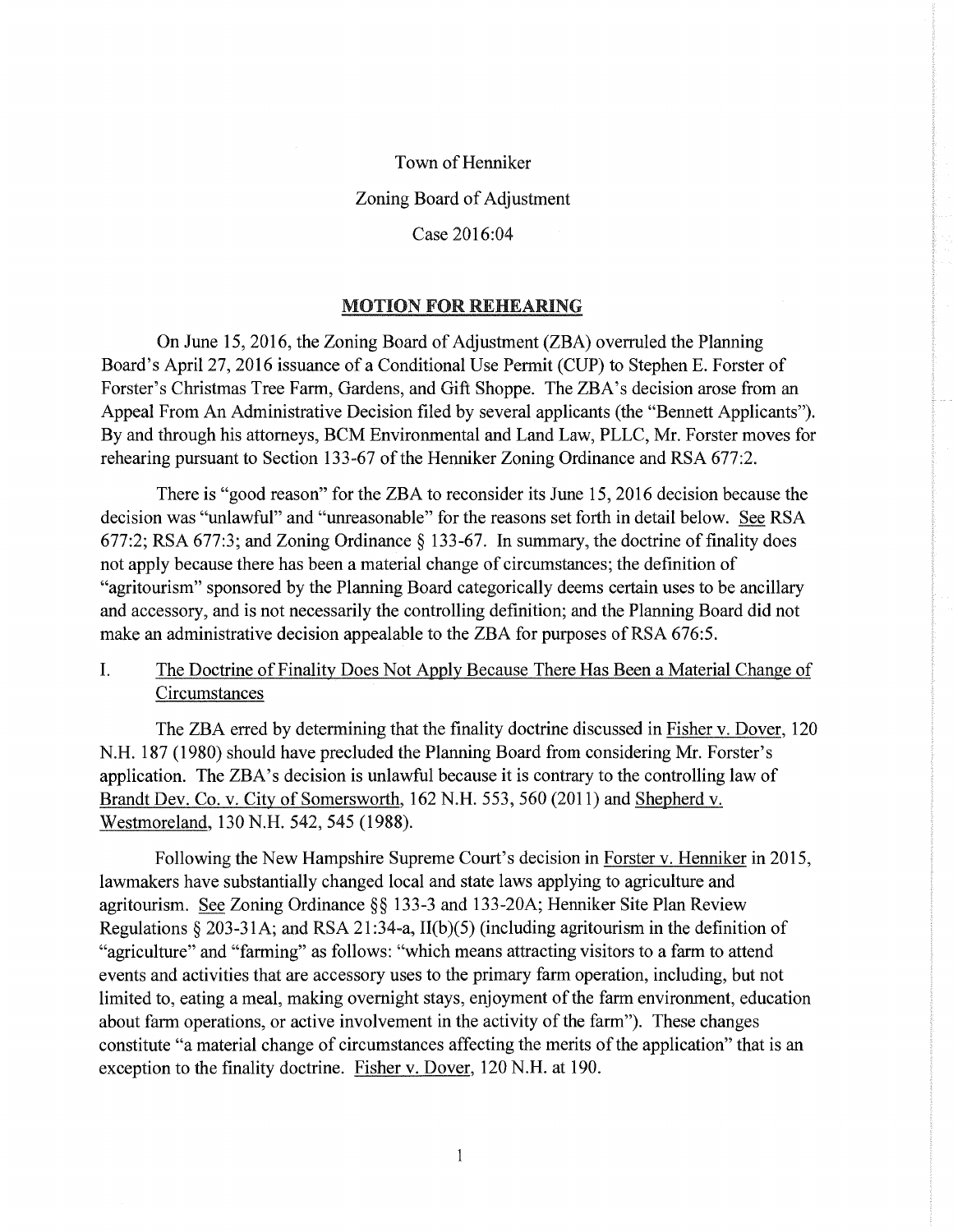The finality doctrine applies in two circumstances: "when a material change of circumstances affecting the merits of the application has not occurred or the application is not for a use that materially differs in nature and degree from its predecessor." Id. Here, the ZBA determined that there was no material change in circumstances despite the amendments to the Zoning Ordinance, Site Plan Review Regulations, and RSA 21 :34-a that have occurred since the Forster v. Henniker decision.

The ZBA's determination is contrary to a case directly on point. The New Hampshire Supreme Court has stated that "a change in the zoning laws" does not bar a subsequent application and does not trigger the finality doctrine. Shepherd v. Westmoreland, 130 N.H. at 545 ("Should the plaintiff approach the board with different proposals for the use of her land or should there be a material change in circumstances affecting her application or a change in the zoning laws, the denial of her previous requests would not bar her subsequent application, and it would merit consideration by the board") (citing Fisher v. City of Dover, 120 N.H. 187) (emphasis added).

The ZBA's determination is also contrary to the Supreme Court's decision in Brandt, 162 N.H. 553. In Brandt, the Court considered whether the finality doctrine of Fisher v. Dover prohibited a zoning board from considering an applicant's second variance application for the same use. Id. at 556. As opposed to the ZBA's recent decision in Mr. Forster's case, the Court in Brandt held that the second variance application was allowed-even though it was for essentially the same use—because in the intervening years the law had changed. See id. at 559 (describing that although the variance statute itself had not changed, the Court's interpretation of the statute had).

Shepherd and Brandt squarely apply here. When there is a change in law-including zoning law—the finality doctrine does not apply. The changes to the Zoning Ordinance, Site Plan Review regulations, and RSA 21:34-a constitute a material change in circumstances. Accordingly, it was unlawful and unreasonable for the ZBA to apply the finality doctrine to overrule the Planning Board's grant of the conditional use permit.

### A. Since *Forster v. Henniker,* the Changes to the Laws Have Been Material

Before Forster v. Henniker, the Zoning Ordinance did not define or, arguably, allow agritourism, and the definition of agriculture in RSA 21 :34-a did not include agritourism.

Now, the Zoning Ordinance have two definitions of agritourism, one that expressly includes "on-farm weddings and similar events" and another that includes "[g]atherings, functions, celebrations, and meetings."

Now, Section 133-20A of the Zoning Ordinance authorizes the Planning Board to issue a CUP for agritourism uses if certain criteria are met, and Section 203-31 A of the Site Plan Review Regulations authorize the Planning Board to impose limitations on CUPs.

Now, the definition of agriculture in RSA 21 :34-a, which is cited by both of the Zoning Ordinance's definitions of"agriculture," includes agritourism uses.

2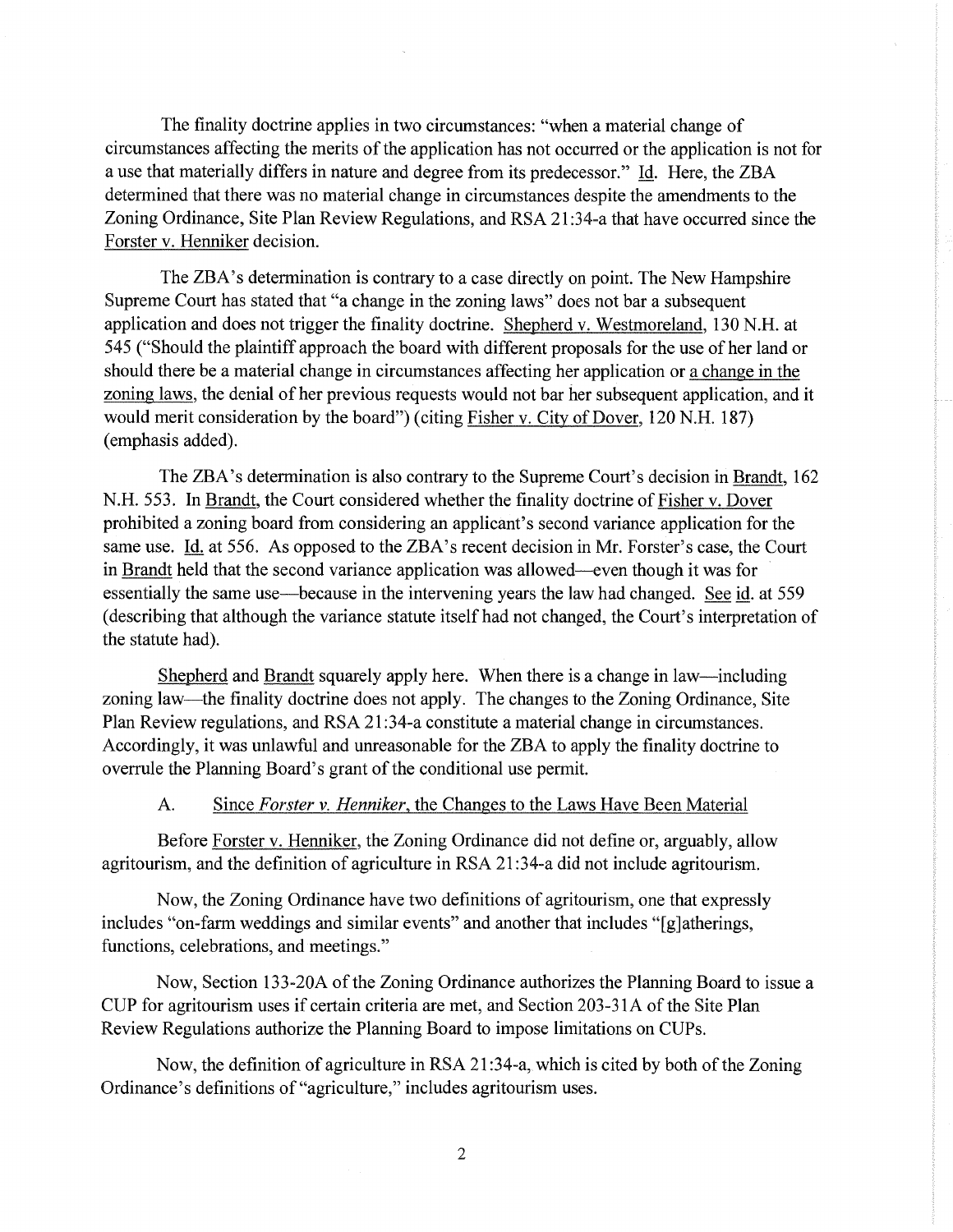The Bennett Applicants acknowledged many of these changes, but argued-and the ZBA agreed—that because the Zoning Ordinance and RSA 21:34-a have retained the word "accessory," the changes to the laws do not constitute a material change in circumstances. For the reasons discussed below, this result is unlawful and unreasonable because it overlooks the plain language of the definition of"agritourism" (sponsored by the Planning Board) that categorically deems the listed agritourism uses to be ancillary and accessory to the principal agriculture operation.

## II. The Definition of Agritourism Sponsored by the Planning Board Categorically Deems Certain Uses to be Ancillary and Accessory

Contrary to the Bennett Applicants' argument, the word "accessory" has not skated through the legal amendments unchanged. Applying the Zoning Ordinance as it existed at the time, the Forster v. Henniker Court ruled that Mr. Forster failed to prove that on-farm weddings and similar events are an accessory use under the Ordinance. However, the Ordinance's definition of "agritourism" (sponsored by the Planning Board) uses the term "accessory" differently than the Ordinance used to.

The definition of"agritourism" defines "agritourism" as "[a]ttracting visitors to a working farm" and then provides a list of agritourism purposes "that are ancillary and Accessory to the principle [sic] Agriculture operation." That list includes "[g]atherings, functions, celebrations, and meetings greater than 25 participants." This definition's list of permitted agritourism purposes is a closed list that does not allow an applicant to propose an additional, unlisted type of agritourism purpose (unless seeking to do so through applying for a variance).

This definition does not invite or require applicants to prove that one or more of the listed purposes is a type of use that is ancillary and accessory, whereas prior to the adoption of this definition, an applicant had to prove that the type of proposed use was accessory. The determination in the new Ordinance that the enumerated agritourism purposes are categorically ancillary and accessory if attached to a principal agriculture operation was enacted by the voters who approved this definition. That determination is embedded in the definition.

Under the Planning Board's definition, "[g]atherings, functions, celebrations, and meetings greater than 25 participants" are categorically deemed to be "ancillary and Accessory" to principal agriculture operations. It would not make sense for an applicant proposing one of the enumerated uses to be required to prove that the enumerated use is accessory, i.e., "customarily incidental to the main building or use." See Zoning Ordinance§ 133-3 (definition of "accessory building or use"). The enumerated uses are deemed by the definition to be customarily incidental to principal agriculture operations.

The ZBA's interpretation that an applicant must nevertheless prove that a listed agritourism purpose is accessory would make more sense if the definition was open-ended such that it permitted an applicant to propose an agritourism use other than those listed. However, with the closed universe of approved agritourism purposes, the ZBA's interpretation creates a redundancy that would require an applicant to prove that an already approved use is ancillary and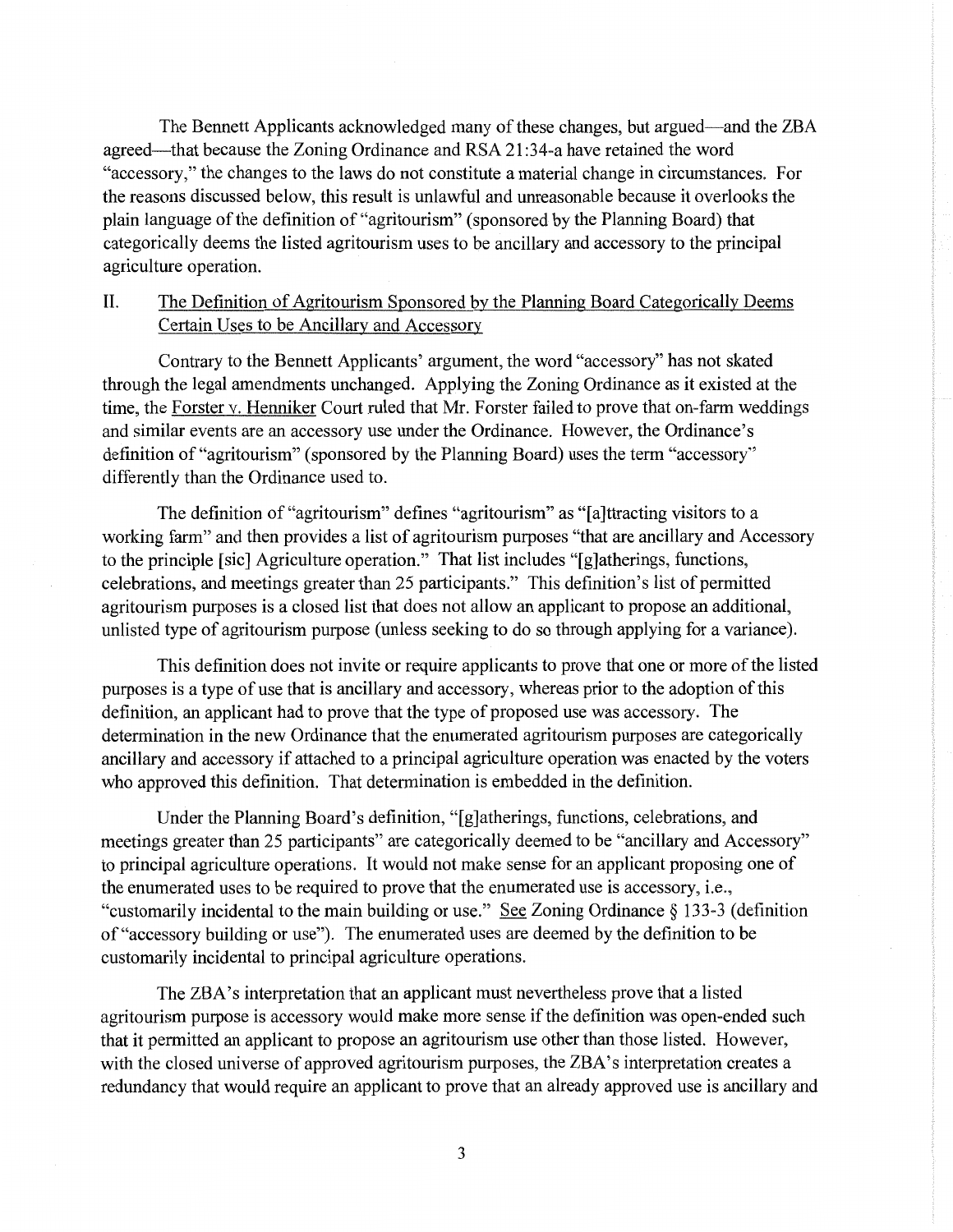accessory (i.e., customarily incidental) to a principal agricultural operation when the definition already makes that determination.

The definition of"agritourism" marks a material change in the Zoning Ordinance's use of the term "accessory." With regard to the six categories of approved agritourism purposes now in the definition of "agritourism," the burden of proof at issue in Forster v. Henniker for an applicant to prove that a use is "accessory" is no longer applicable. Thus, the Bennett Applicants' assertion that Mr. Forster seeks to relitigate a "requirement that was fully and completely litigated in 2013-15" is wrong.

### A. The ZBA Unlawfully and Unreasonably Inserted Language Into the Ordinance

The Bennett Applicants argue that "[t]he Planning Board's definition of 'agritourism' provides that agritourism uses must be 'ancillary and accessory to the principal agriculture operation."' (Emphasis added.) This is a misreading of the statute.

The definition actually lists six categories of agritourism "purposes that are ancillary and Accessory to the principle [sic] Agriculture operation." (Emphasis added.) This reading of the definition gives effect to the plain language of the definition, whereas the ZBA-in agreeing with the Bennett Applicants—inserted language into the Ordinance that does not exist and that creates a redundant requirement that an applicant prove something that the definition already has determined. This is unlawful and unreasonable because it does not follow the plain language of the definition and inserts a requirement that the legislative body did not see fit to include. See Lambert v. Belknap Cty. Convention, 157 N.H. 375, 378 (2008) ("When examining the language of a statute, we ascribe the plain and ordinary meaning to the words used. We interpret legislative intent from the statute as written and will not consider what the legislature might have said or add language that the legislature did not see fit to include.") (citations omitted).

### B. The Henniker Laws Ensure that the Agriculture Use is Principal

While the Planning Board's definition of "agritourism" definition deems certain types of uses to be ancillary and accessory in nature, those uses must still be subordinate to the principal agriculture operation. Generally, the new Zoning Ordinance and Site Plan Review Regulations vest the Planning Board with the sole authority to regulate agritourism to ensure that it remains subordinate to the principal agriculture operation. In particular, two sections confer this authority.

First, Section 133-20A.A.2.b authorizes the Planning Board to impose conditions of approval for a CUP "to meet the spirit and intent of this Ordinance." Second, Section 203-31A of the Site Plan Review Regulations specifically authorizes the Planning Board "to establish reasonable limits to the Agritourism operation as it relates to the specific use[']s size, scale, number of potential participants, frequency of activity and hours of operation." It should be noted, also, that the Planning Board is authorized to deny a permit. It need not approve every request.

The evidence before the Planning Board showed that Mr. Forster's Christmas tree operation would remain the principal agriculture use. At the Planning Board's April27, 2016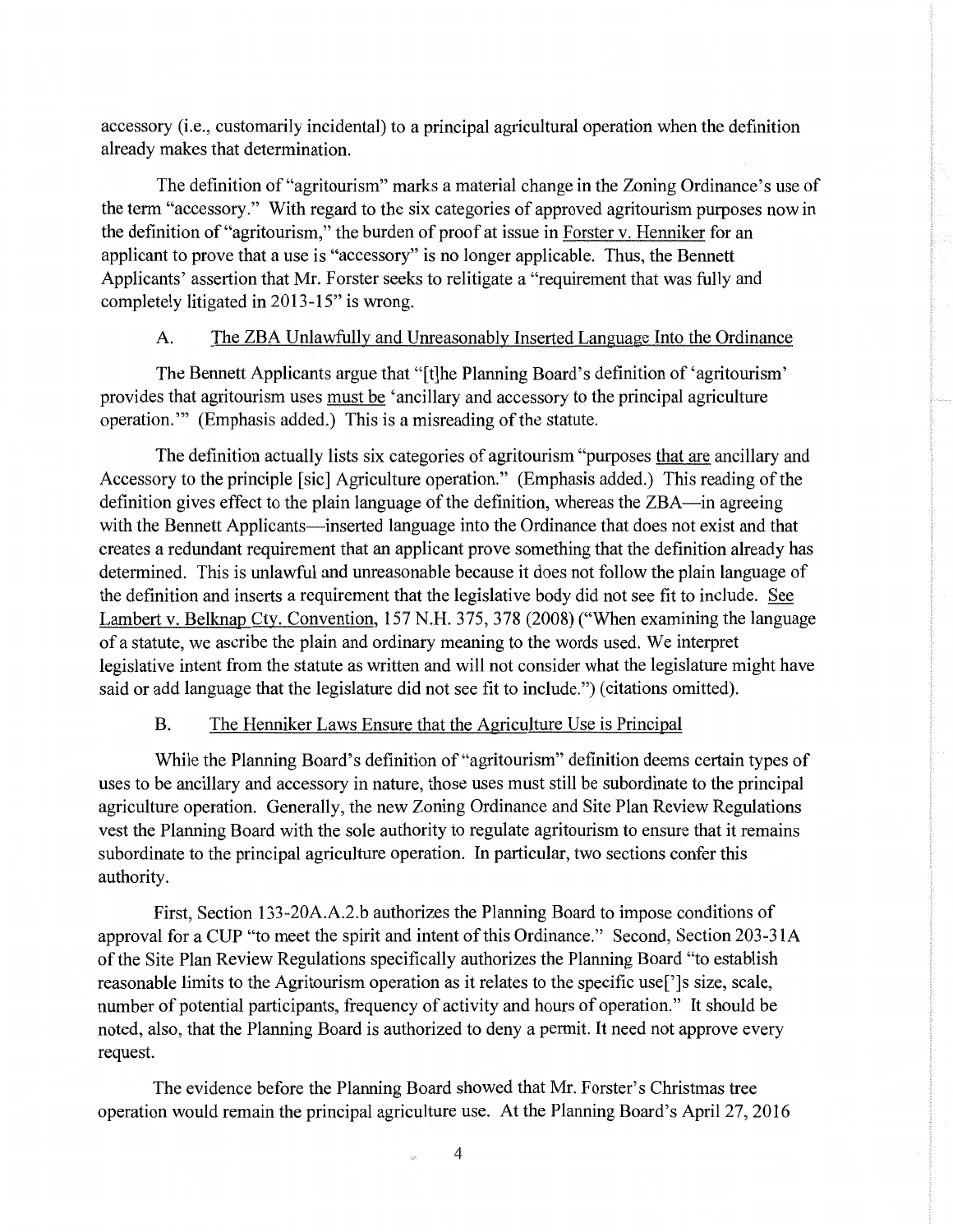hearing, the Town Planner instructed the Board to compare the number of days involved with the principal agriculture operation with the number of days involved in the agritourism use. The Planning Board had before it evidence that the tree farm operates 365 days a year and that retail operations occur approximately 85 days a year. At the hearing, Mr. Forster explained that he has never had more than 18 in a year because "one event per weekend is a lot of work."

Thus, in determining that the Christmas tree farm is the principal agriculture operation, the Planning Board properly issued a CUP. Consequently, the ZBA unlawfully and unreasonably determined that the Planning Board could approve the CUP application only if Mr. Forster proved the use was accessory, i.e., customarily incidental.

## III. The Planning Board's Definition of Agritourism is Not Necessarily the Controlling Definition

The ZBA determined that the definition of "agritourism" sponsored by the Planning Board is the controlling definition on the basis that it is more restrictive than the petitioned definition of "agritourism." As discussed above, the Planning Board's definition categorically deems the enumerated agritourism uses to be ancillary and accessory and, therefore, the ZBA's decision was unlawful and unreasonable.

However, it is not clear that the definition of "agritourism" is the controlling definition or the most restrictive for purposes ofRSA 676:14. As discussed above, the definition sponsored by the Planning Board does not require an applicant to prove that one of the listed uses is ancillary and accessory.

Additionally, both definitions of "agritourism" allow weddings and similar events as agritourism. The petitioned definition uses the phrase "on-farm weddings and similar events." The Planning Board's definition is broader, as it includes "[g]atherings, functions, celebrations, and meetings greater than 25 participants."

Under either definition of"agritourism," the Planning Board's issuance of the CUP was appropriate, and, therefore, the ZBA's decision that the definition sponsored by the Planning Board is controlling because it is more restrictive was unlawful and unreasonable.

## IV. The Planning Board Did Not Make an Administrative Decision Appealable to the ZBA for Purposes of RSA 676:5

The Bennett Applicants filed their Appeal pursuant to RSA 676:5, which allows an appeal to the ZBA "concerning any matter within the Board's powers as set forth in RSA 674:33." RSA 674:33 sets out the ZBA's powers, which are limited to hearing and deciding appeals of decisions based on the Zoning Ordinance, authorizing variances, and making special exceptions. In this case, to be appealable to the ZBA pursuant to RSA 675:5, the Planning Board's decision must have involved an interpretation of the Zoning Ordinance, but it did not.

The matter before the Planning Board was Mr. Forster's application for a CUP under Section 133-20A of the Zoning Ordinance. Section 133-20A vests exclusive authority to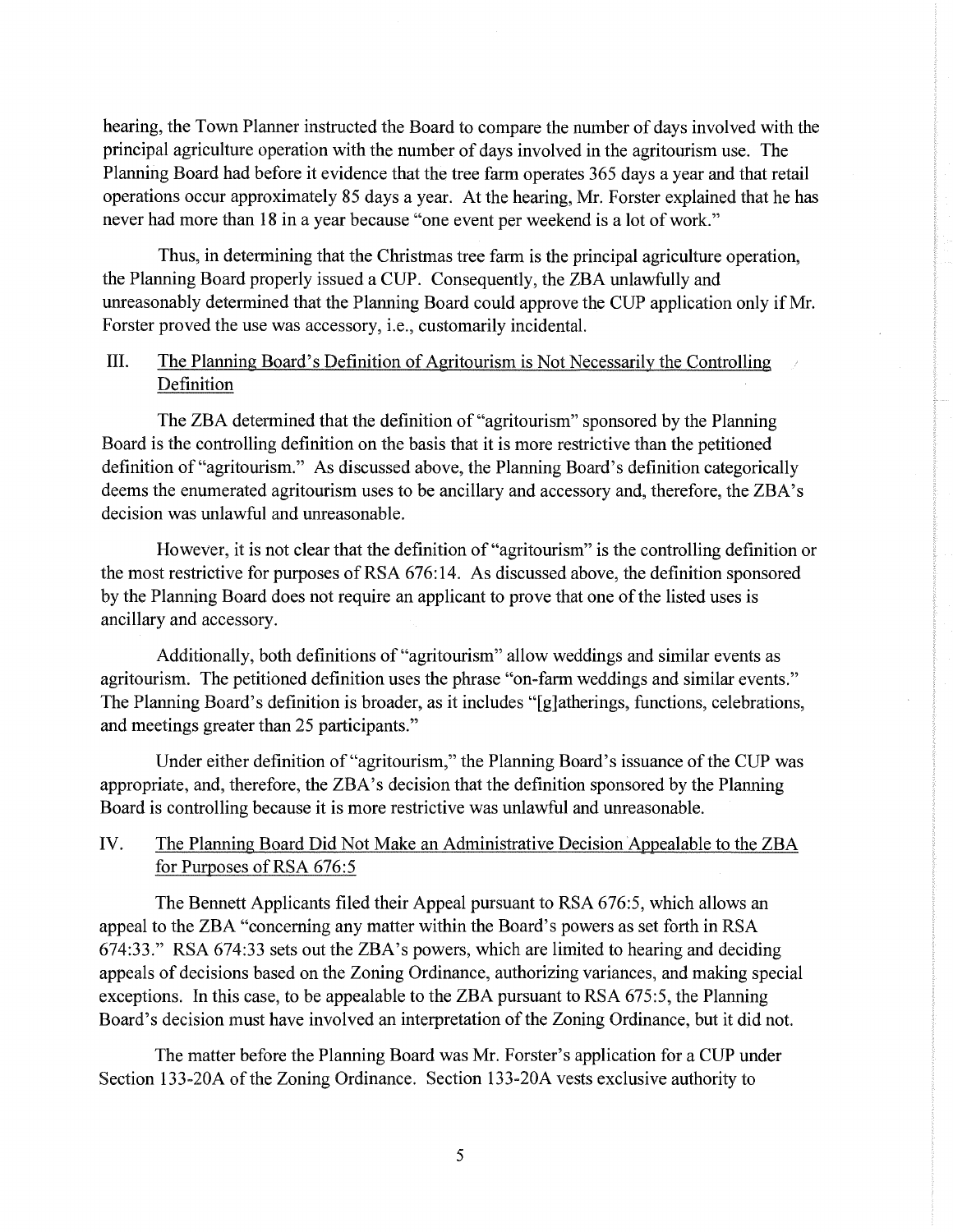consider CUP applications with the Planning Board; the Zoning Board has no authority with regard to CUPs for agritourism uses.

The Bennett Applicants assert that the Planning Board impliedly decided what constitutes an allowed use and impliedly decided what constitutes an accessory use, and thereby made a decision concerning a matter within the powers of the ZBA. The Planning Board made no such decision about whether the type of use proposed by Mr. Forster is "accessory" or allowed under the definitions of"agritourism." As discussed above, the Planning Board's definition of "agritourism" includes a list of agritourism uses that the definition categorically deems to be ancillary and accessory. The Planning Board neither has the authority to decide that any of the enumerated uses are or are not ancillary and accessory, nor does the Planning Board have the authority to approve a proposed agritourism use that it not listed in the definition. The definition's list is exhaustive.

The Planning Board correctly considered evidence on whether Mr. Forster's Christmas tree farm is and will remain the principal agriculture operation on the property, but the Planning Board made no administrative decision for purposes of RSA 676:5 that any agritourism use is allowed under Section 133-3 of the Zoning Ordinance. Therefore, it was unlawful and unreasonable for the ZBA to have considered the Bennett Applicants' appeal.

Of course, the Planning Board's decision is subject to challenge, but the proper course is an appeal to the superior court under RSA 677:15, which the Bennett Applicants have recently done. See Bennett v. Henniker, et al. (Merrimack Superior Court, Docket No. 217-2016-CV-00316) (filed May 26, 2016).

### V. Conclusion

For each of the foregoing reasons the ZBA's decision to overrule the Planning Board's issuance of a CUP was unlawful and unreasonable. Mr. Forster, therefore, urges the ZBA to grant this request for a rehearing so that the ZBA has an opportunity to hold another hearing and correct its decision.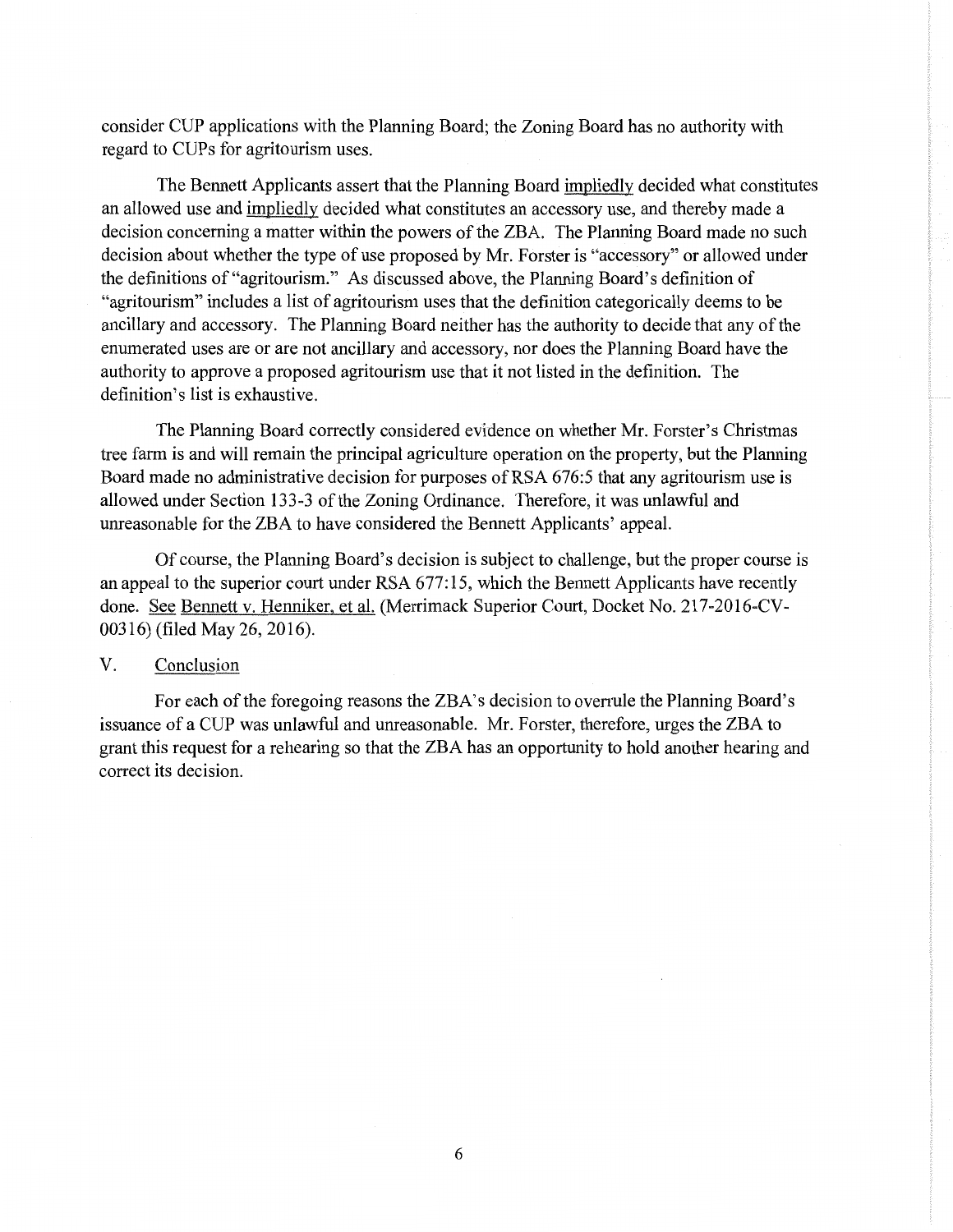### FINAL

### Town of Henniker Planning Board Meeting April27, 2016

| <b>Members Present:</b>       | Ron Taylor, Chair<br>Richard Patenaude, Vice Chair<br>Tia Hooper, Selectmen Rep.<br>Dean Tirrell<br><b>Scott Dias</b><br>Jason Michie<br>Jonathan Lapointe |
|-------------------------------|------------------------------------------------------------------------------------------------------------------------------------------------------------|
| <b>Non-Voting Alternates:</b> | Dan Higginson, Alt.<br>Aaron Wechsler, Alt.<br>Benjamin Fortner, Selectmen Rep. Alt.                                                                       |
| <b>Members Absent:</b>        | (none)                                                                                                                                                     |
| <b>Also Present:</b>          | Mark Fougere, Town Planner                                                                                                                                 |
| <b>Recording Secretary:</b>   | Mindy Lloyd                                                                                                                                                |

1) Call to Order/Attendance

Chairman Taylor called the meeting to order at 7:00pm.

2) Approval of Minutes- April 13, 2016

Ms. Hooper said on page 9, "NEC" should be removed.

Mr. Taylor said on the bottom of page 9, the motion to elect Richard Patenaude as Vice Chairman was seconded by Ms. Hooper, not Mr. Tirrell.

Bruce Trivellini, resident, said there are several items that were omitted in the minutes regarding the design review discussion of 347 Mt Hunger Road. There were comments made that Mr. Forster's operation was exempt from the noise ordinance because it is a commercial entity; in addition, he went above and beyond the requirements for parking and providing bathroom facilities.

Motion by Ms. Hooper to approve the minutes of April 13, 2016, as amended. Seconded by Mr. Dias. Motion passed unanimously.

Mr. Fougere informed the audience that the Dollar General case would not be heard this evening. It was determined that a Special Exception would not be required in regards to setback requirements from Cogswell properties.

3) Public Hearings: Case PB2016:06 Minor site plan application for a proposed Agritourism use for weddings and events on existing Christmas tree farm, 347 Mount Hunger Road, Map 1, lot 727, Zoned RR Rural Residential District, Applicant/Owner Stephen Forster.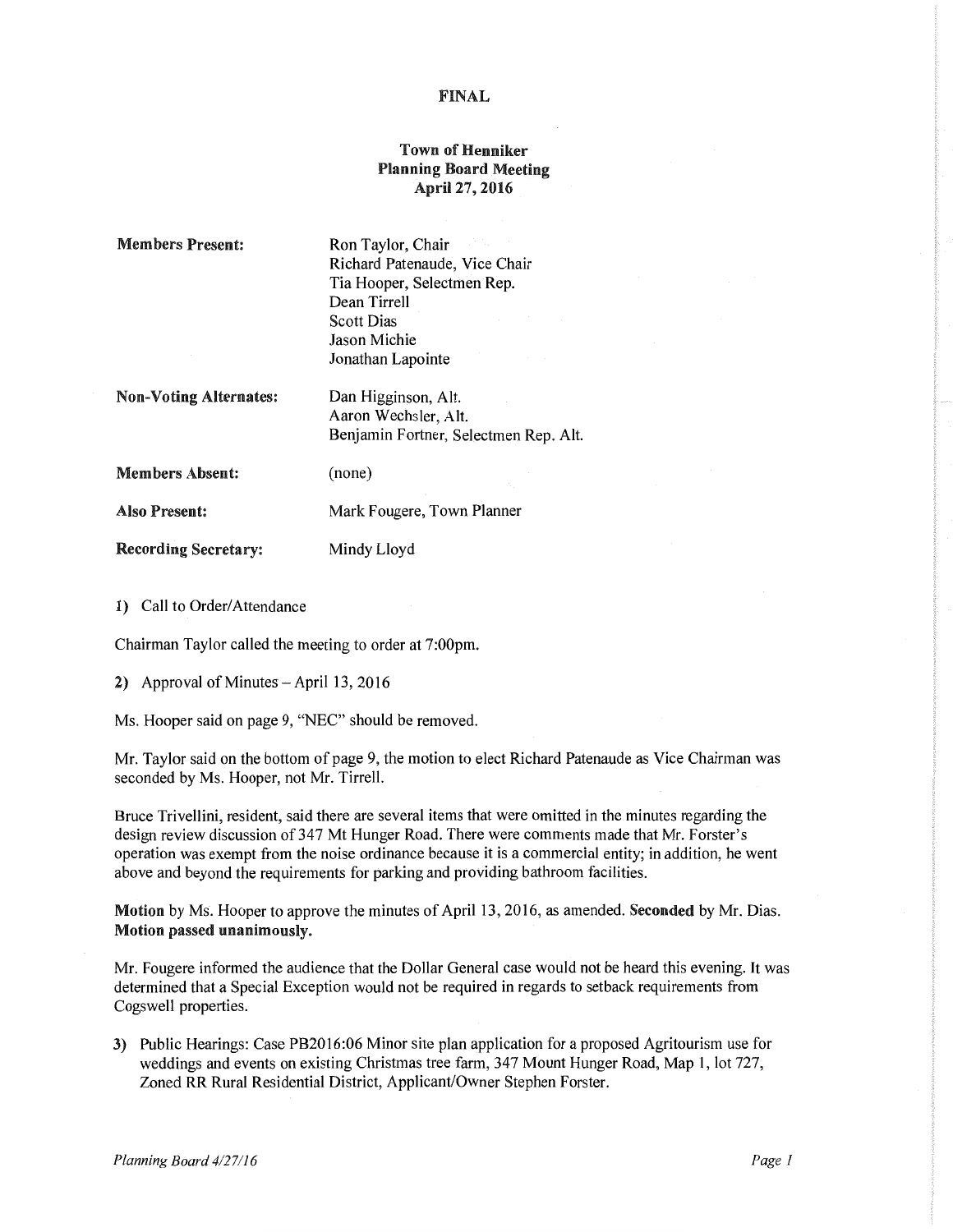#### FINAL

Mr. Higginson asked if there are a maximum number of people, including employees, per event, and if Mr. Forster provided evidence that there is enough parking to accommodate.

Mr. Forster said there is enough parking on his property for 300-400 vehicles. He has valet services on site to ensure organization.

Ms. Hooper said Captain Costello will work with Mr. Forster to ensure safety compliance.

Motion by Mr. Patenaude to approve the waiver requests of Article IV Site Plan Application Requirements 203-12: E.l, E.2, E.14 and E.20. Seconded by Ms. Hooper. Motion passed 7-0.

Motion by Mr. Michie to accept the application for Case 2016:06 Minor Site Plan. Seconded by Ms. Hooper. Motion passed 7-0.

Mr. Taylor opened the public hearing.

Ralph Joyce, abutter, Mt Hunger Rd, made a presentation in opposition of the case. He handed out paperwork and reviewed several points regarding all of the legal proceedings with respect to Mount Hunger Rd since July 2012. He argued that Mr. Forster's application is incomplete. He also argued that the events Mr. Forster holds on his property are not ancillary to the primary farm use. He voiced concerns with noise, road safety, adequate parking and sanitary facilities.

Kathleen LaBonte, 722 Gulf Rd, read into the record the State's definition of agritourism for clarification.

Mr. Fougere clarified that the State's definition is not relevant in this case as the Town voted on their own definition of agritourism.

Steve Bennett, abutter, Mt Hunger Rd, voiced similar concerns to Mr. Joyce. He asked the Board to deny Mr. Forster's request because it does not satisfy the regulatory definition of agritourism, it is disruptive to the neighborhood and there are concerns with public safety. He provided a handout to Board members.

Bruce Trivellini, resident, said the Board does not have jurisdiction to regulate income in determining whether or not a use is ancillary. Farming occurs 365 days out of the year and the events on Mr. Forster's lot are ancillary to this use. Mr. Forster's existing commercial entity existed prior to the residential subdivision on Mt Hunger Rd. This is a mixed zone.

Michelle McGirr, 486 Mt Hunger Rd, said she has lived on her property for over 20 years. Noise from the weddings held at Mr. Forster's property is obnoxious and impede on her and her family's ability to enjoy their property. She feels that Mr. Forster's proposal, to hold events between May and October each year, is unacceptable.

Ms. LaBonte spoke in favor of the proposal. She argued that residents are allowed to hold private events on their properties; this is no different.

Mr. Forster made a statement in rebuttal. He said he is compliant with the Town's noise ordinance, as well as the Town's regulations for public safety.

Mr. Trivellini said Mr. Forster pays commercial taxes on his property. With agriculture comes business.

Ms. LaBonte provided the Board with a copy of the property tax assessment for Mr. Forster's lot.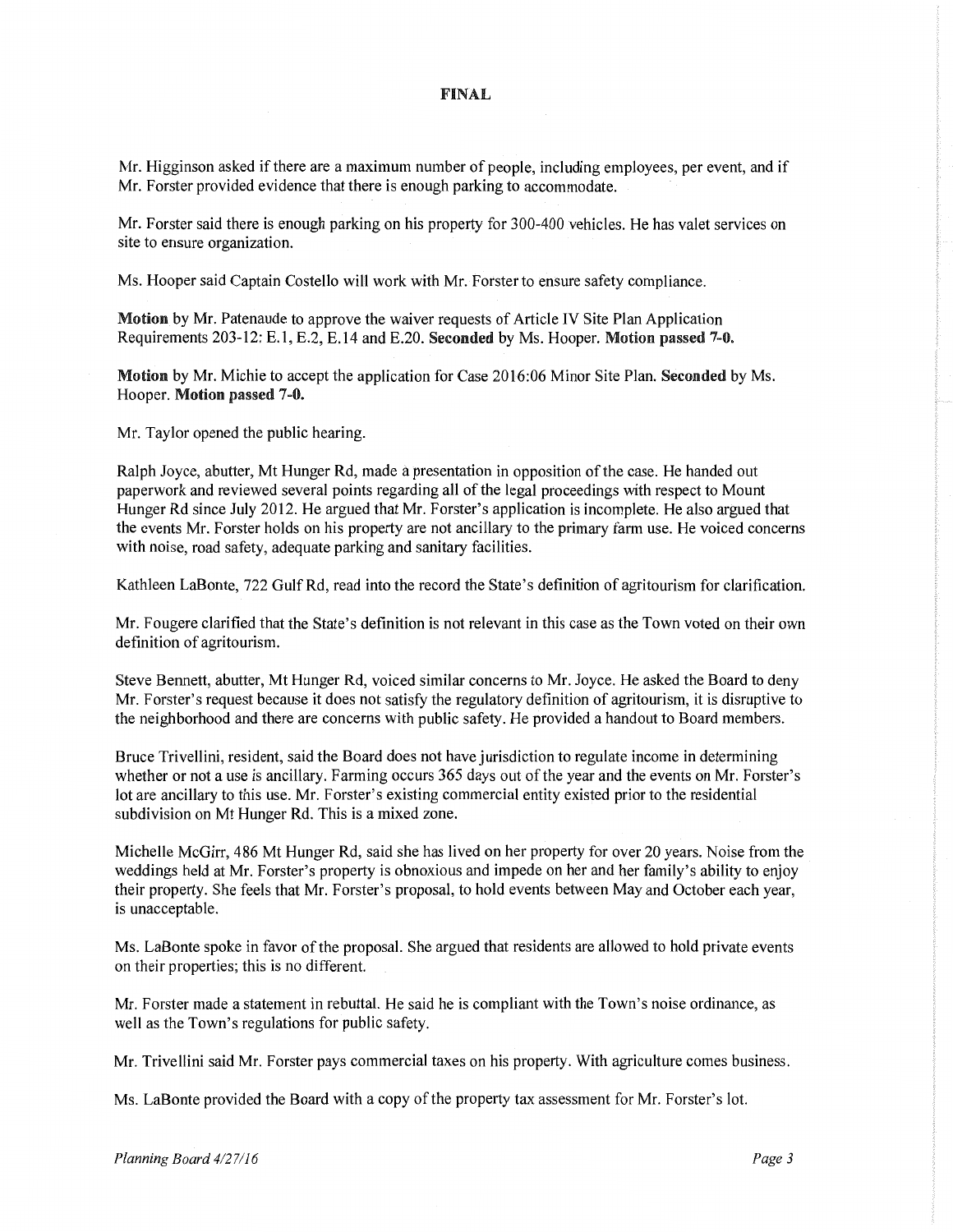### FINAL

Mr. Fougere said the Planning Board will meet on May 11, 2016 at the Community Center. At this meeting, a work session will be held for the Dollar General case.

Motion by Mr. Dias to adjourn. Seconded by Ms. Hooper. Motion passed unanimously.

Meeting adjourned at 9:30pm.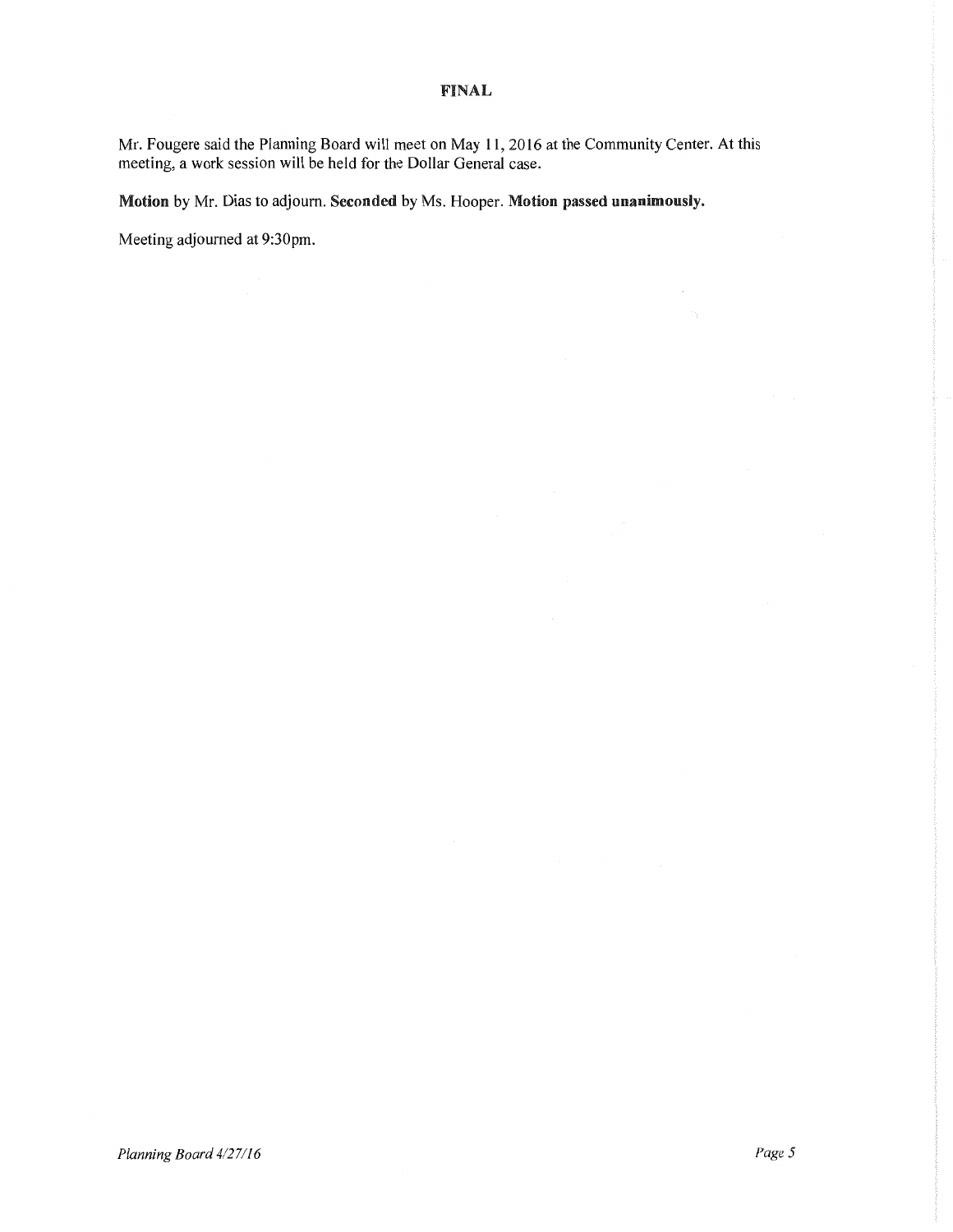**Caution** As of: July 15, 2016 10:07 AM EDT

# Fisher v. Dover

Supreme Court of New Hampshire March 13, 1980 No. 79-056

#### Reporter

120 N.H. 187; 412 A.2d 1024; 1980 N.H. LEXIS 246

Clara R. Fisher v. City of Dover & a.

Prior History: [\*\*\*1] Appeal from Strafford County.

Disposition: Exceptions sustained.

## Core Terms

variance, superior court, Zoning, adjustment board, circumstances, second application, burden of proof, material change, proceedings, materially, differed

## Case Summary

### Procedural Posture

Plaintiff neighbor sought review of a decree of the Strafford County Superior Court (New Hampshire), which upheld a zoning board decision to grant a variance to defendant realty company to convert a large house into an apartment complex.

#### Overview

The zoning board had twice granted the variance, but on each previous occasion, the superior court had reversed the zoning board decision. Finally the zoning board denied the application. The realty company did not appeal. It filed a second application, substantially the same as the first. Its application was approved. When the neighbor appealed again, the superior court held that the neighbor had failed to overcome the statutory presumption, pursuant to N. H. Rev. Stat. Ann. § 31:78, that findings of a zoning board were prima facie lawful and reasonable. The court agreed with the neighbor that the second application was improperly granted. The denial of the first application precluded the board from granting a second one without first finding that a material change of circumstances affecting the merits of the application had occurred or that the second application for a variance was for a use that materially differed in nature and degree from the use previously denied.

#### Outcome

The court sustained the neighbor's exceptions to the decree.

## LexisNexis® Headnotes

Civil Procedure > Judgments > Relief From Judgments > General Overview

Governments > Local Governments >Administrative Boards

Real Property Law > Zoning > Judicial Review

HN1 N. H. Rev. Stat. Ann. § 31:78 provides that upon the hearing in an appeal of a zoning board of adjustment decision, the burden of proof shall be upon the party seeking to set aside any order or decision of the board of

Nicole Manteau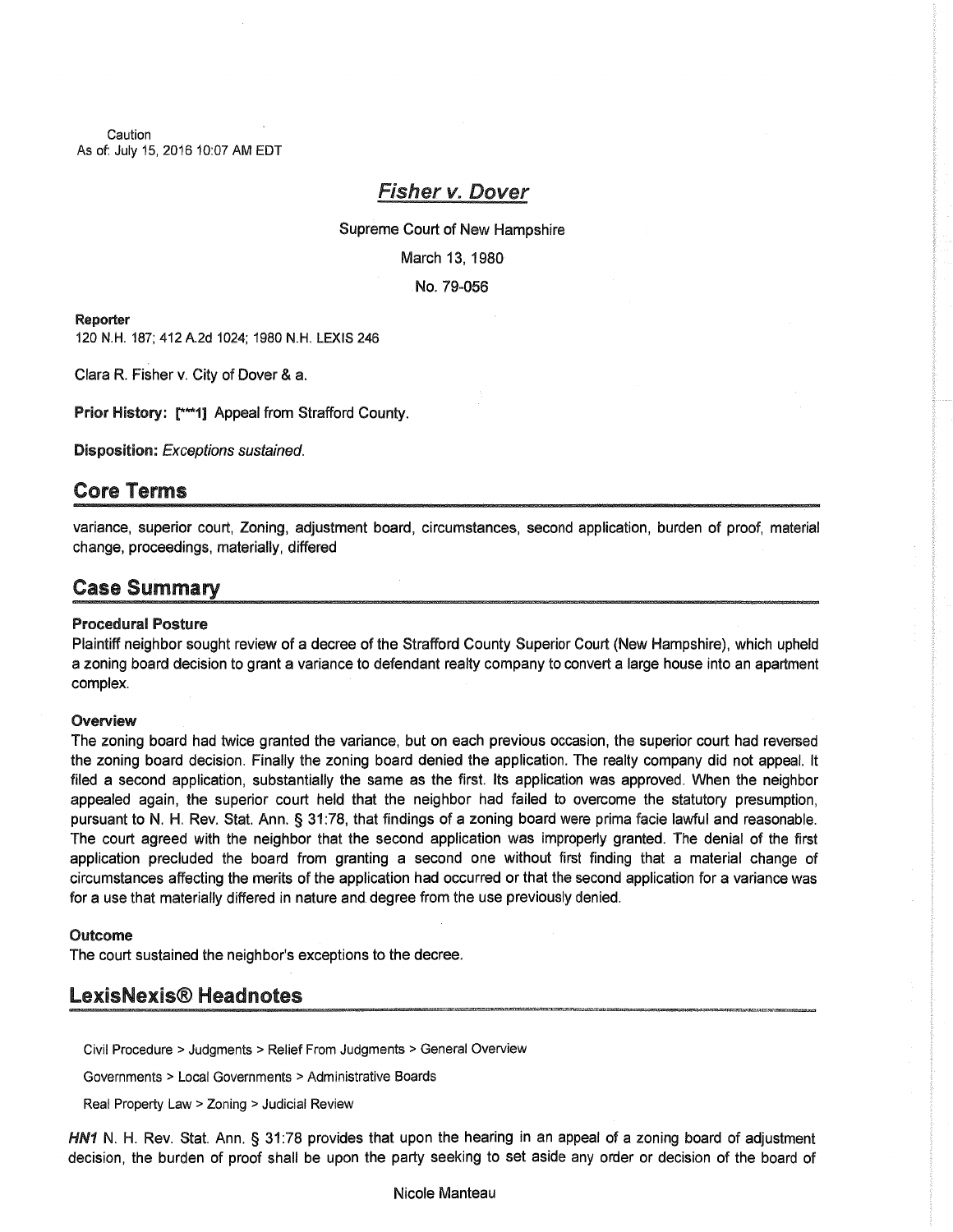#### 120 N.H. 187, \*187; 412 A.2d 1024, \*\*1024; 1980 N.H. LEXIS 246, \*\*\*1

adjustment or legislative body to show that the same is unreasonable or unlawful, and all findings of the board of adjustment or legislative body of such municipality upon all questions of fact properly before it shall be deemed to be prima facie lawful and reasonable; and the order or decision appealed from shall not be set aside or vacated, except for errors of law, unless the court is persuaded by the balance of probabilities, on the evidence before it, that said order or decision is unjust or unreasonable.

Environmental Law > Land Use & Zoning > Conditional Use Permits & Variances Business & Corporate Compliance > ... > Real Property Law > Zoning > Administrative Procedure Business & Corporate Compliance > ... > Real Property Law > Zoning > Comprehensive Plans Business & Corporate Compliance > ... > Real Property Law > Zoning > Variances

HN2 When a material change of circumstances affecting the merits of an application for a zoning variance has not occurred or the application is not for a use that materially differs in nature and degree from its predecessor, the board of adjustment may not lawfully reach the merits of a second petition after the first one has been denied. If it were otherwise, there would be no finality to proceedings before the board of adjustment, the integrity of the zoning plan would be threatened, and an undue burden would be placed on property owners seeking to uphold the zoning plan.

Environmental Law > Land Use & Zoning > Conditional Use Permits & Variances

Real Property Law > Zoning > Judicial Review

Business & Corporate Compliance > ... > Real Property Law > Zoning > Variances

HN3 The burden of proving a material change of circumstances before the board of adjustment lies on the party seeking the variance. On this issue, as on the other issues wherein the exercise of the board's discretion is sought, the burden of proof is on the applicant. The applicant will have easier access to evidence of changed circumstances, and to place the burden on opponents to the application would leave them open to harassment. The determination of whether changed circumstances exist is a question of fact which necessitates a consideration of the circumstances which existed at the time of the prior denial. Resolution of this issue must be made, in the first instance, by the board of adjustment. On appeal all findings of the board of adjustment are prima facie lawful and reasonable. N. H. Rev. Stat. Ann. § 31:78.

Real Property Law > Zoning > Judicial Review

HN4 In the absence of a record before the board of adjustment, the Supreme Court of New Hampshire must rely upon the record before the superior court to determine the validity of the actions taken by both the superior court and the board.

## Headnotes/Syllabus

#### **Head notes**

#### 1. Zoning--Variances--Application

When a material change of circumstances affecting the merits of a zoning variance application has not occurred or the application is not for a use that materially differs in nature and degree from its predecessor, the board of adjustment may not lawfully reach the merits of the petition.

#### 2. Zoning--Variances--Burden of Proof

The burden of proving a material change of circumstances before the board of adjustment lies on the party seeking the variance; the applicant has easier access to evidence of change of circumstances and to place the burden on opponents to the application would leave them open to harassment.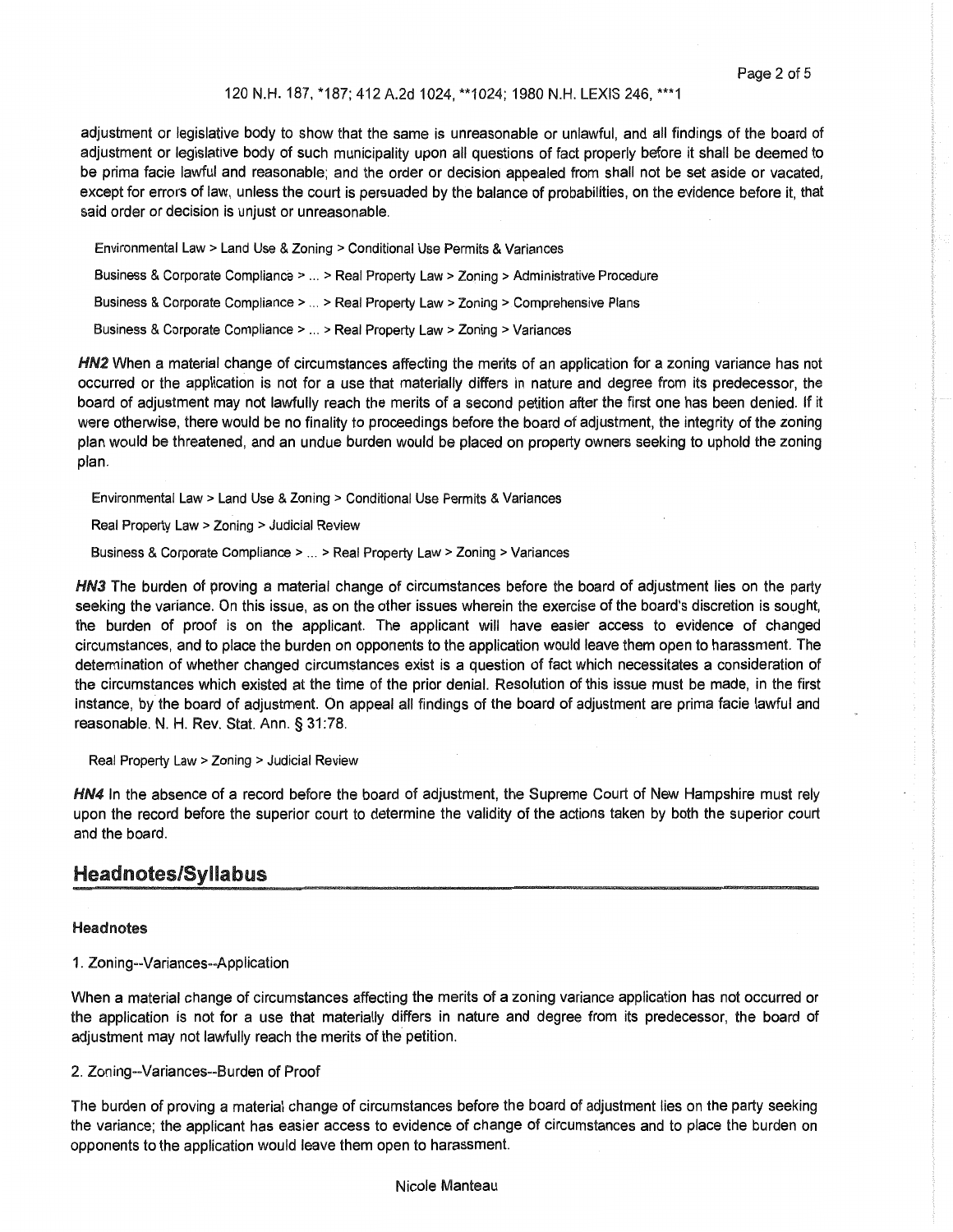#### 3. Zoning--Variances--Powers of Boards

The determination of whether changed circumstances exist, which affect the merits of a zoning variance application, is a question of fact which must be made, in the first instance, by the board of adjustment.

#### 4. Zoning--Appeals From Board of Adjustment--Supreme Court Review

In the absence of a record before the board of adjustment, the supreme court must rely upon the record before the superior court, on appeal of the board's decision, to determine the validity of the actions taken by both the superior court and the board.

#### 5. Zoning--Appeals From Board of Adjustment

Zoning board of adjustment committed an error of law when it approved applicant's second application for a variance without first finding either that a material change of circumstances affecting the merits of the application had occurred or that the second application was for a use that materially differed in nature and degree from the use previously applied for and denied by the board.

#### 6. Zoning--Variances--Requisites

While evidence relating to the question of whether the granting of a variance would result in any diminution in the value of surrounding properties is clearly relevant to the consideration of a variance request by a zoning board of adjustment, it is not relevant to its required threshold determination that a material change of circumstances has occurred and it should not be considered until the threshold determination has been made.

Counsel: Fisher, Parsons, Moran & Temple, of Dover, by brief for the plaintiff.

Scott *E. Woodman*, city attorney, by brief for the defendant city of Dover.

William *E. Galanes*, of Dover, by brief for defendant McQuade Realty, Inc.

Judges: Brock, J. Grimes, C.J., did not participate; the others concurred.

#### Opinion by: BROCK

## Opinion

["188] r\*1025] This is an appeal under RSA 31:77 by the plaintiff Clara Fisher from a decree of the Strafford County Superior Court (Goode, J.) upholding a decision of the Zoning Board of Adjustment of the city of Dover, dated August 19, 1976, granting a variance to the defendant, McQuade Realty, Inc.

McQuade Realty first applied to the board for a variance to convert its thirty-two room house into a multi-family apartment complex in 1973. On October 19, 1973, the board granted the variance, but [\*\*1026] upon appeal to the superior court, the order granting the variance was vacated and the case was remanded to the board. After holding another hearing on the application, the board again granted the variance on December 5, 1974. Another appeal to the superior court resulted [\*\*\*2] in an order, dated September 18, 1975, remanding the case to the board for further proceedings not inconsistent with the court's finding and ruling that a majority of the members of the board considering the application for the variance were not "indifferent" ( RSA 31:73) and that the board's finding that the variance did not adversely affect adjacent property was "unreasonable and unjust". On May 13, 1976, the board, citing the decision of the superior court, denied the variance without taking further evidence. McQuade Realty did not petition for a rehearing under RSA 31:74 (Supp. 1977).

Thereafter, on July 30, 1976, McQuade Realty filed a second application for a variance which it is conceded was substantially the same as the variance previously requested and ultimately denied by the board. The board granted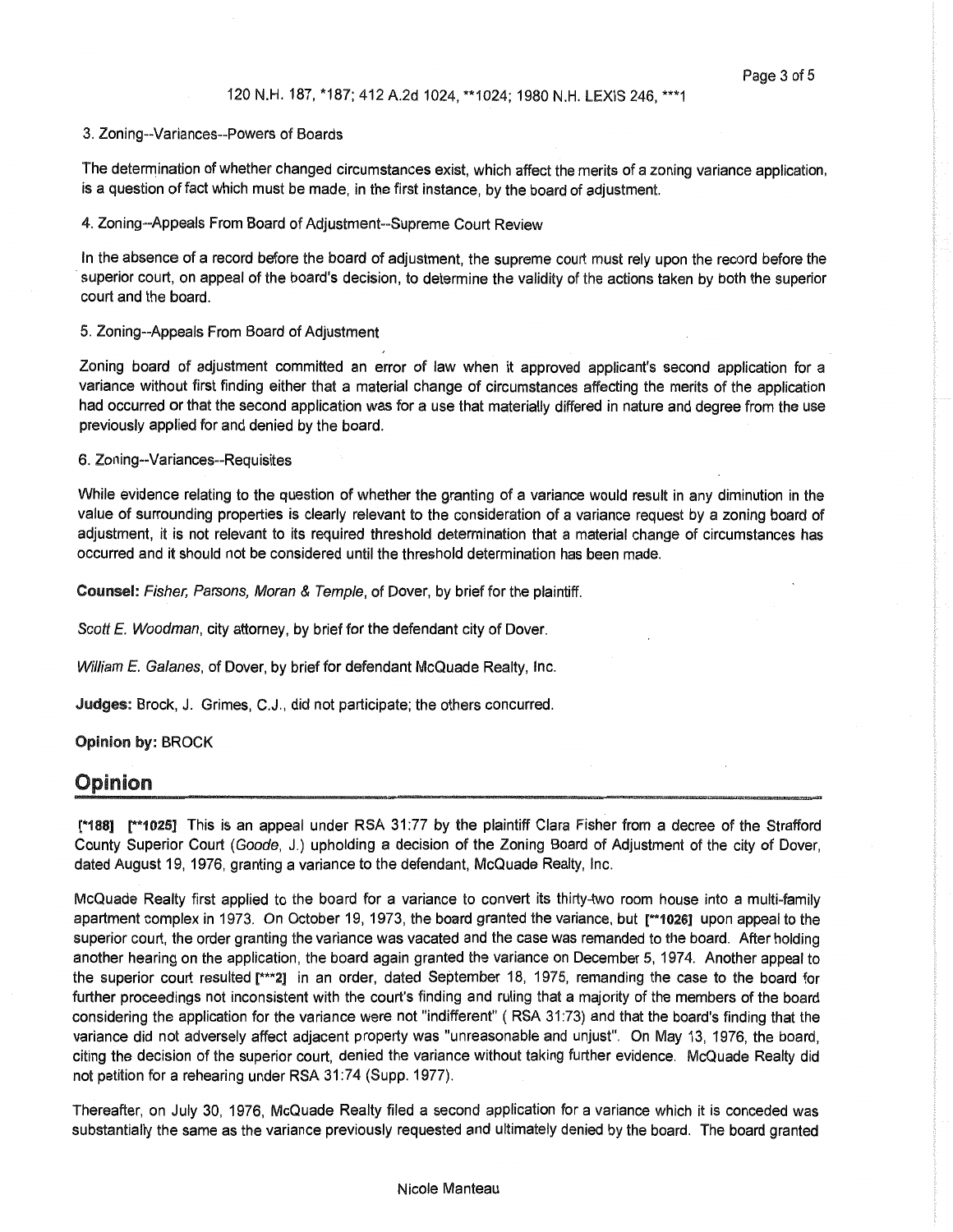#### 120 N.H. 187, \*188; 412 A.2d 1024, \*\*1026; 1980 N.H. LEXIS 246, \*\*\*2

the variance on August 19, 1976, and affirmed its decision after rehearing on September 30, 1976, and plaintiff once again appealed to the superior court pursuant to RSA 31:77.

An evidentiary hearing, at which only the chairman of the zoning board testified, was held before the superior court on January 11, 1977. On April 11, 1978, a decree of the superior court issued which, [\*\*\*3] while referring to the long and tortured history of the case and the woeful lack of record of the various proceedings [\*189] which had taken place before the board, concluded that plaintiff had not sustained her burden under RSA 31:78 of overcoming the statutory presumption that findings of a zoning board of adjustment are prima facie lawful and reasonable.

At all times relevant to this case, RSA 31:78 HN1 provided:

Burden of Proof. Upon the hearing the burden of proof shall be upon the party seeking to set aside any order or decision of the board of adjustment or legislative body to show that the same is unreasonable or unlawful, and all findings of the board of adjustment or legislative body of such municipality upon all questions of fact properly before it shall be deemed to be prima facie lawful and reasonable; and the order or decision appealed from shall not be set aside or vacated, except for errors of law, unless the court is persuaded by the balance of probabilities, on the evidence before it, that said order or decision is unjust or unreasonable.

Plaintiff contends that the denial of the first application in May 1973, precluded the board from granting the one r\*\*4] filed in July 1976. She argues here that she sustained her burden before the superior court by proving that the board committed an error of law when it last granted the variance to the defendant without first finding that a material change of circumstances affecting the merits of the application had occurred or that the second application for a variance was for a use that materially differed in nature and degree from the use previously applied for and denied by the board. Fiorilla v. Zoning Board of Appeals, 144 Conn. 275, 278-79, 129 A.2d 619, 621 (1957); Bois v. Manchester. 113 N.H. 339, 341, 306 A.2d 778, 780 (1973).

It is apparent from the transcript of the January 11, 1977 proceedings before the superior court that the zoning board of adjustment misunderstood the legal requirements attending its reconsideration of a previously denied variance request, the denial of which was not appealed. The chairman of the board, Mr. Gentautus, testified, with respect to the second application, as follows:

Q: Now did you compare that application with the original application which was filed by Mr. McQuade in 1973?

A: No. No. I did not.

[\*190] ....

Q: Did you [\*\*\*51 or your board ever make a determination as to whether the application which was filed on July 30th, 1976 materially differed from the application which was previously filed?

[\*\*1027] A: No. No comparison was made.

Q: Do I take it from you that it is your opinion that it doesn't matter whether the application materially differs or not?

A: I don't believe it does.

 $\cdot$   $\cdot$   $\cdot$ 

Q: And is it your understanding, sir, that the circumstances in August 1976 are essentially the same as they were prior to May of 1976?

A: Yes, I think they'd be the same.

Q: And -- did you or your board -- did you ever discuss this in front of your board? This question of change of circumstances?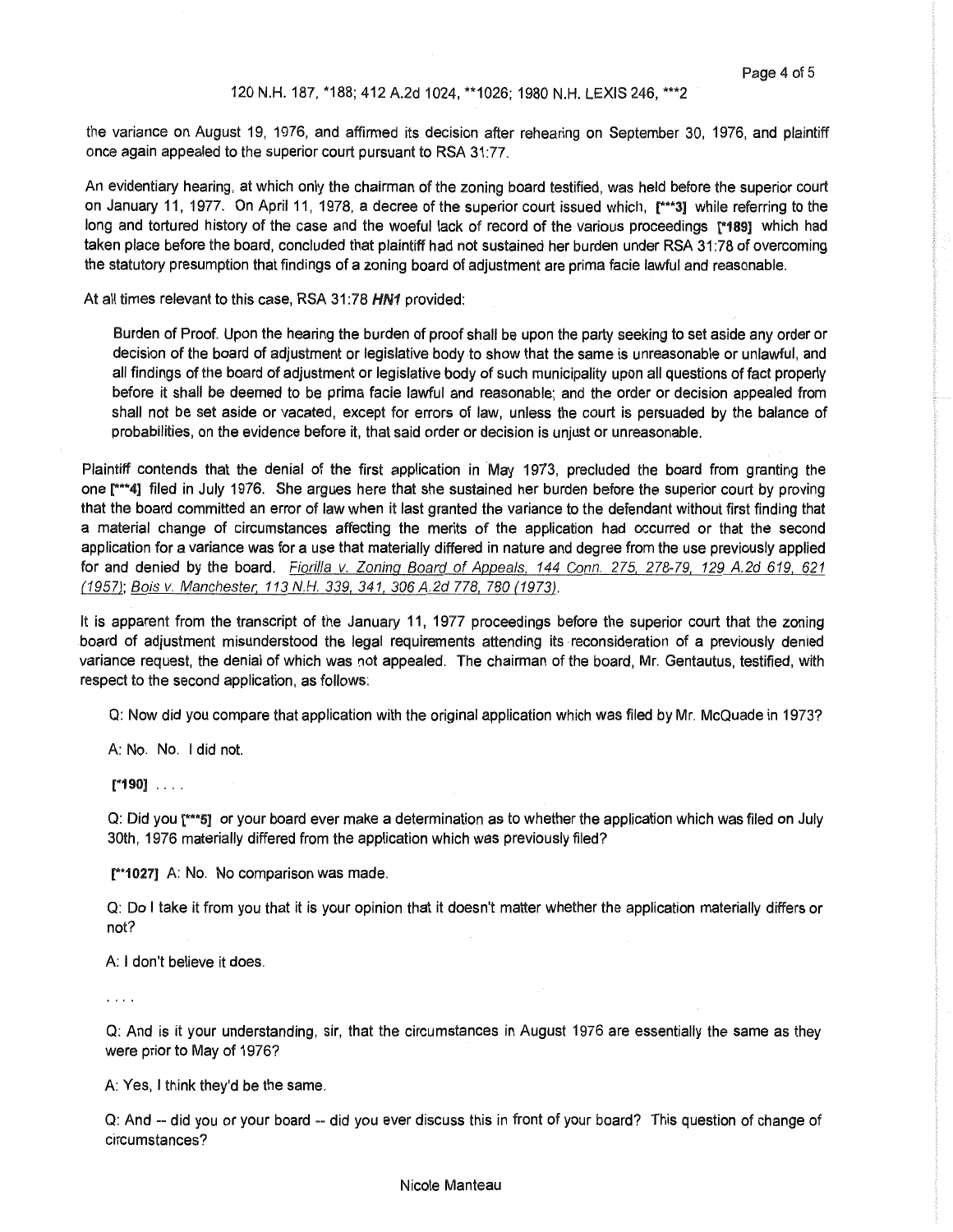A: I don't think we made [sic] any discussion of it, no.

HN2 When a material change of circumstances affecting the merits of the application has not occurred or the application is not for a use that materially differs in nature and degree from its predecessor, the board of adjustment may not lawfully reach the merits of the petition. If it were otherwise, there would be no finality to proceedings before the board of adjustment, the integrity of the zoning plan would be threatened, and an undue burden would [\*\*\*6] be placed on property owners seeking to uphold the zoning plan.

HN3 The burden of proving a material change of circumstances before the board of adjustment lies on the party seeking the variance. Marks v. Zoning Board of Review, 98 R.I. 405, 203 A.2d 761 (1964); Easley v. Metropolitan Board of Zoning, 161 Ind. App. 501, 317 N.E.2d 185 (1974). "On [this] issue, ... as on the other issues wherein the exercise of the board's discretion is sought, the burden of proof is on the applicant." Marks v. Zoning Board of Review, supra at 407, 203 A.2d at 763. The applicant will have easier access to evidence of changed circumstances, and to place the burden on opponents to the application would leave them open to harassment. The determination of whether changed circumstances exist is a question of fact which necessitates "a consideration of the circumstances which existed at the time of the [\*191] prior denial." Easley v. Metropolitan Board of Zoning, supra at 514, 317 N.E.2d at 193. Resolution of this issue must be made, in the first instance, by the board of adjustment. On appeal all findings of the board of adjustment are prima facie lawful and reasonable. RSA 31:78.

r\*\*7] With these considerations in mind, we must decide whether the plaintiff met her burden of proof under RSA 31:78, in the superior court, and established that the board's approval of the variance was unlawful. HN4 In the absence of a record before the board of adjustment, this court must rely upon the record before the superior court to determine the validity of the actions taken by both the superior court and the board. Collins v. Derry, 109 N.H. 145, 147, 244 A.2d 185, 186 (1968).

We conclude that the trial court's reliance upon that portion of RSA 31:78 which relates to the weight to be given findings of fact made by the board was misplaced and hold that the board committed an error of law when it approved defendant's second application for a variance without first finding either that a material change of circumstances affecting the merits of the application had occurred or that the second application was for a use that materially differed in nature and degree from the use previously applied for and denied by the board.

Finally, we consider the effect on these proceedings of certain evidence offered by the defendant at the board hearing on the second variance application. This [\*\*\*8] evidence related to the question of whether the granting of the variance would result in any diminution in the value of surrounding properties.

While such evidence is clearly relevant to the board's consideration of a variance request, Town of Rye v. McMahon, 117 N.H. 857, 860, 379 A.2d 807, 809 (1977), it is not relevant to its required threshold determination that a material change of circumstances has occurred and should not be considered [\*\*1028] by the board until that determination has been made.

Exceptions sustained.

End of Document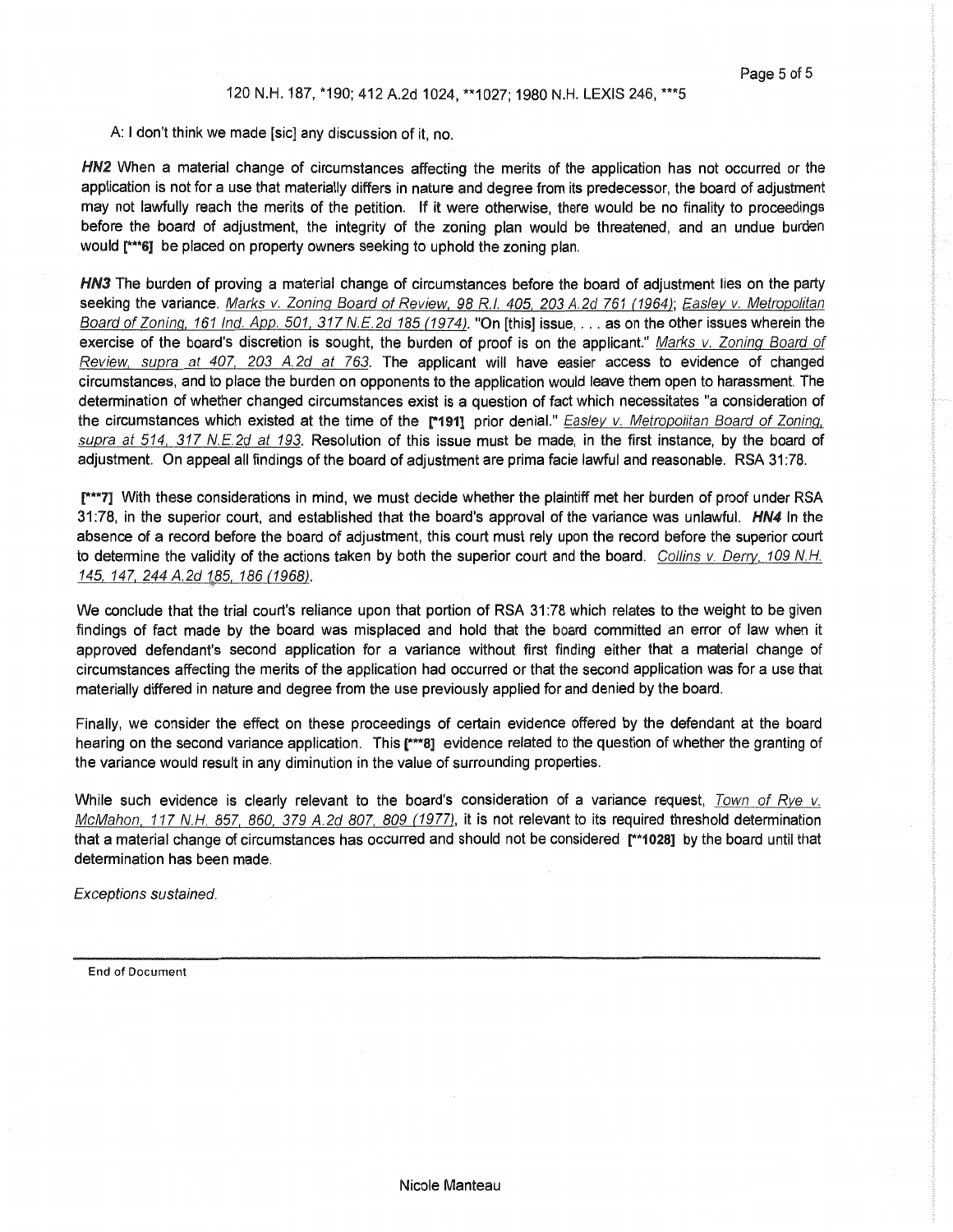Caution As of: July 15, 2016 10:08 AM EDT

## Shepherd v. Westmoreland

Supreme Court of New Hampshire

June 8, 1988

No. 87-192

#### Reporter

130 N.H. 542; 543 A.2d 922; 1988 N.H. LEXIS 25

Sara Shepherd v. Town of Westmoreland

Prior History: [ \*\*\* 1] Appeal from Cheshire County.

Disposition: Affirmed.

## Core Terms

variance, doctrine of res judicata, cause of action, superior court, circumstances, zoning, inverse condemnation claim, declaratory judgment, subsequent action, res judicata, presenting a petition, theory of recovery, particular facts, zoning ordinance, material change, trial court, constitutes, proposals, appeals, argues

## Head notes/Syllabus

#### **Head notes**

1. Res Judicata--Generally

Inquiry in determining whether res judicata bars a subsequent action is whether the second action constitutes a different cause of action from the first.

2. Res Judicata--Actions Barred

The term "cause of action" means the right to recover, regardless of the theory of recovery; a theory of recovery must be pleaded, or be subject to bar by res judicata.

3. Res Judicata--Actions Barred

The bar of res judicata is effective despite a plaintiffs intent in a subsequent action to argue alternative theories or to seek a remedy not previously requested.

#### 4. Res Judicata--Actions Barred

Superior court properly barred plaintiffs declaratory judgment action against a town, alleging that a zoning ordinance was unconstitutional and that the denial of a variance amounted to an inverse condemnation, where the claims raised by the plaintiff arose out of the same factual transaction as did a previous claim for a variance, where the zoning board had dismissed the application and the superior court had upheld the board.

### 5. Res Judicata--Actions Barred

The fact that a plaintiff attaches a new label to her cause of action is insufficient to remove the res judicata bar of an earlier adjudication against her.

#### Nicole Manteau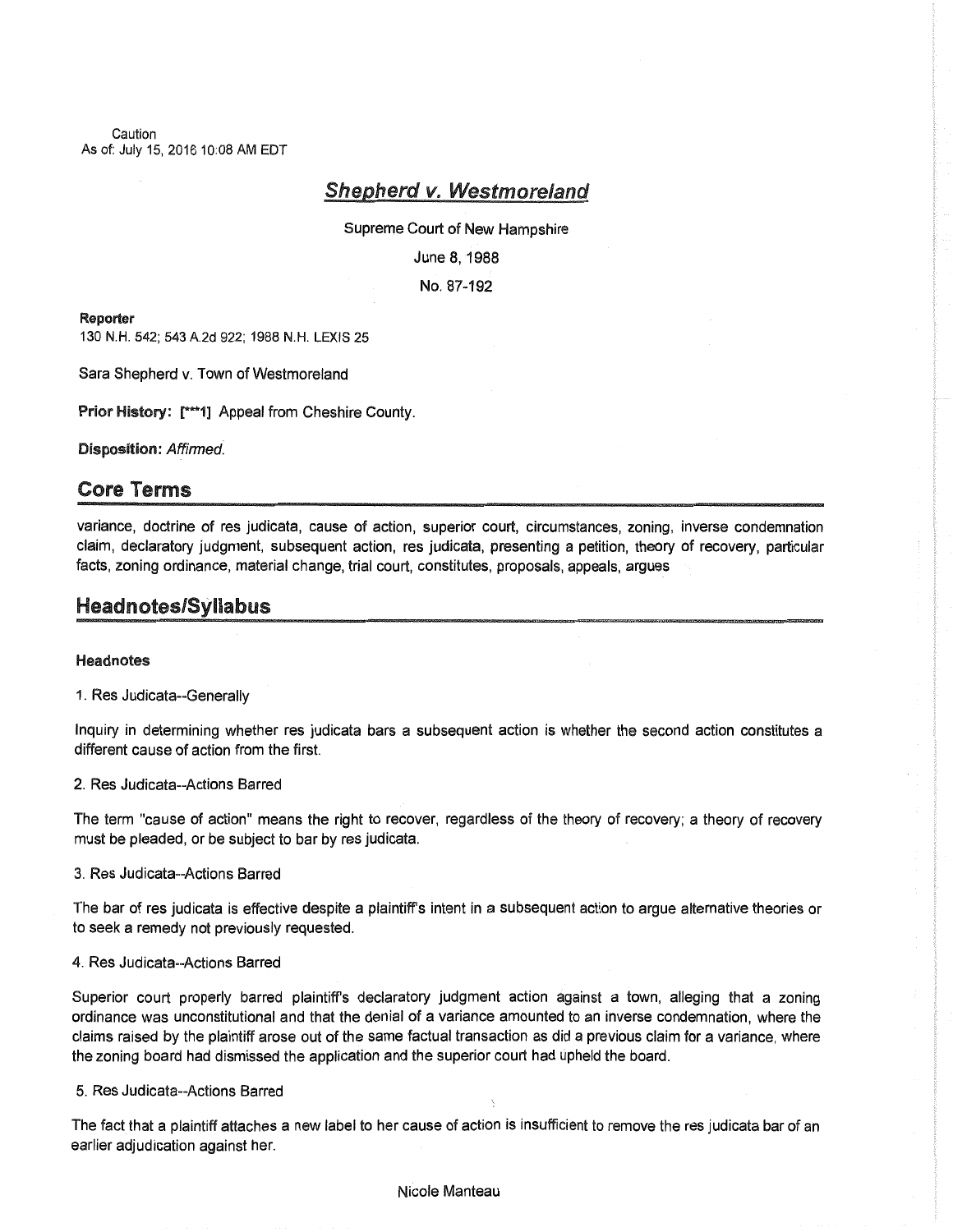#### 6. Res Judicata--Actions Barred

Res judicata bar of earlier denial of a variance would not bar subsequent application, should there be a different proposal for the use of the land or a material change in circumstances affecting the application, or a change in the zoning laws.

Counsel: Buckley and Zopf, of Claremont (Michael A. Fuerst on the brief and orally), for the plaintiff.

Bradley, Burnett & Kinyon P.A., of Keene (Homer S. Bradley, Jr., on the brief and orally), for the defendant.

Judges: Brock, C.J. All concurred.

Opinion by: BROCK

### Opinion

r543] r\*922] The plaintiff, Sara Shepherd, appeals from the dismissal of her petition for declaratory judgment, claiming that the Trial Court (Hollman, J.) erred in applying the doctrine of res judicata to bar her petition. We affirm.

In July 1984, the plaintiff applied for a variance to build a home on a sub-standard lot she owns in the town of Westmoreland. Her 1.32-acre lot is located in an area zoned residential and does not meet either r"923] the lot size or frontage requirements of the town's zoning ordinance.

The Westmoreland Zoning Board of Adjustment (the board), concluding that the plaintiff's request for a variance was identical to one that she had sought unsuccessfully in 1981, declined to schedule a hearing and dismissed the application. The plaintiff subsequently appealed to the superior court, which upheld the board. The plaintiff did not appeal the ruling [\*\*\*2] of the superior court.

In May 1985, the plaintiff filed a petition for declaratory judgment against the town, alleging that the zoning ordinance is unconstitutional as applied to her and that the denial of a variance amounted to an inverse condemnation of her land. The defendant responded by filing a motion for summary judgment and arguing that the doctrine of res judicata barred the plaintiff's action. In October 1985, the Superior Court (Hollman, J.) ruled that res judicata did not bar the action and scheduled the matter for trial.

During the trial, the court learned of our recent decision in *Eastern Marine Construction Corporation v. First* Southern Leasing, Ltd., 129 N.H. 270, 525 A.2d 709 (1987), which analyzes this State's application of the doctrine of res judicata to particular facts and circumstances. Based on the holding in Eastern Marine, the trial court reconsidered and reversed its prior order, ruling that r5441 the doctrine of res judicata did act to bar the plaintiff's current action. The plaintiff appeals that ruling to this court.

At issue on appeal is whether our holding in Eastern Marine bars the plaintiff's declaratory [\*\*\*3] judgment action under the doctrine of res judicata. We hold that it does.

The parties do not dispute either the underlying facts or that this case turns on our application of Eastern Marine to their particular facts and circumstances. The plaintiff argues that her present petition for declaratory judgment recites a cause of action separate and distinct from that involved in the appeal of her 1984 variance request. The defendant argues that because the plaintiff had the opportunity, but failed, to litigate her constitutional and inverse condemnation claims on appeal of the board's 1984 denial of her variance request, she is precluded from raising these issues in her present petition.

Our inquiry, when determining whether res judicata bars a subsequent action, is whether the second action constitutes a different cause of action from the first. Eastern Marine Const. Corp., 129 N.H. at 274, 525 A.2d at 712. As we explicitly held in Eastern Marine, the term "cause of action' means the right to recover, regardless of the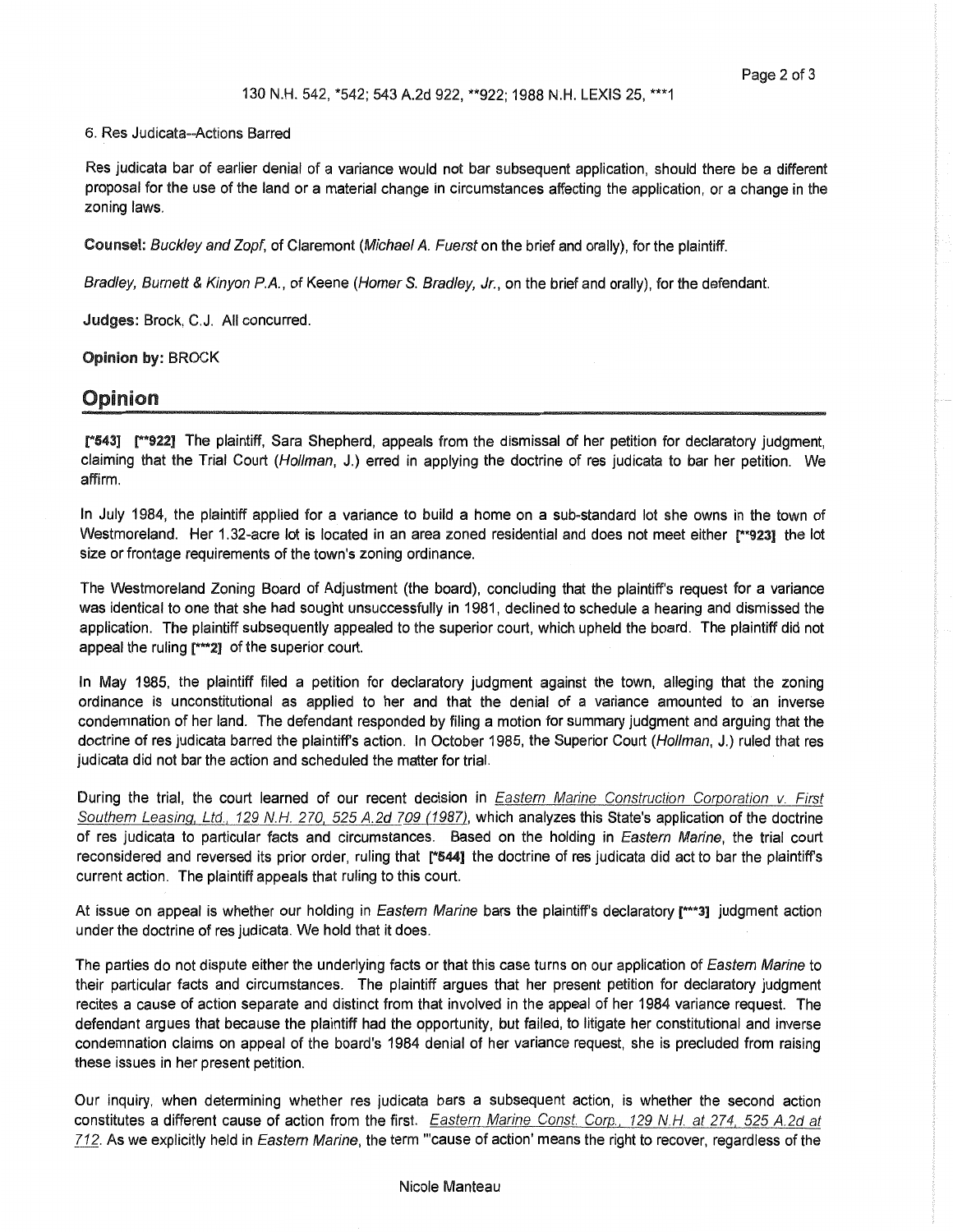#### 130 N.H. 542, \*544; 543 A.2d 922, \*\*923; 1988 N.H. LEXIS 25, \*\*\*3

theory of recovery. A theory of recovery must be pleaded, or be subject to bar." /d.; see also Restatement (Second) r\*\*4J of Judgments ch. 3 §§ 24, 25 (1980) (expounding upon the modern approach to res judicata). This bar is effective despite a plaintiff's intent in a subsequent action to argue alternative theories or to seek a remedy not previously requested. Eastern Marine Const. Corp., 129 N.H. at 275, 525 A.2d at 712; Restatement (Second) of Judgments ch. 3 § 25, at 209.

In the present case, the constitutional and inverse condemnation claims raised by the plaintiff arise out of the same factual transaction as did her previous claim for a variance. Indeed, the only fact to be added here is that, having been denied a variance, the plaintiff now contends that that denial constitutes a taking of her property. We have consistently barred such claims when, as here, the subsequent action is so closely related to the earlier action. Colebrook Water Co. v. Commissioner of Dep't. of Pub. Works, 114 N.H. 392, 394, 324 A.2d 713, 715 (1974). The fact that the plaintiff attaches a new label to her cause of action is insufficient to remove the bar of the earlier adjudication against her. Eastern Marine Const. Corp., 129 N.H. at 275, 525 A.2d at 713; r\*\*\*5] Lougee v. Beres, 113 N.H. 712, 714, 313 A.2d 422, 423 (1973).

[\*545] We do not mean to suggest, however, that the plaintiff is without recourse concerning proposals for the use of her land. It is the fact that she should have raised her constitutional and inverse condemnation r\*924] claims in her 1984 appeal to the superior court that bars the present action. Should the plaintiff approach the board with different proposals for the use of her land or should there be a material change in circumstances affecting her application or a change in the zoning laws, the denial of her previous requests would not bar her subsequent application, and it would merit consideration by the board. Fisher v. City of Dover, 120 N.H. 187, 412 A.2d 1024 (1980) (zoning board may not lawfully consider subsequent variance petition absent material change in circumstances or material difference in requested use).

Affirmed.

End of Document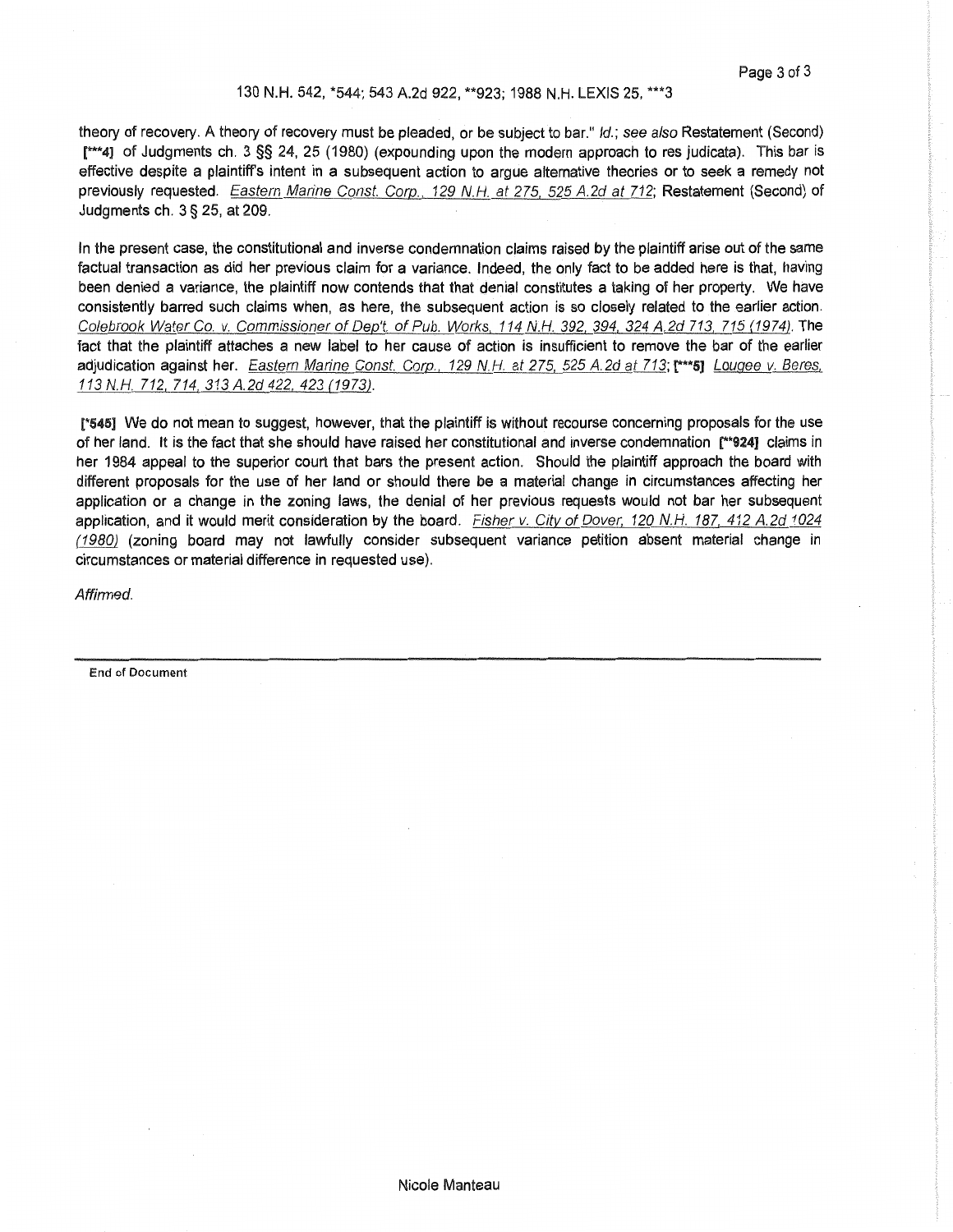Caution As of: July 15, 2016 10:06 AM EDT

# Brandt Dev. Co. v. City of Somersworth

Supreme Court of New Hampshire

June 9, 2011, Argued; October 12, 2011, Opinion Issued

No. 201 0-641

#### Reporter

162 N.H. 553; 34 A.3d 593; 2011 N.H. LEXIS 140

BRANDT DEVELOPMENT COMPANY OF NEW HAMPSHIRE, LLC V. CITY OF SOMERSWORTH

Subsequent History: Released for Publication

Prior History: [\*\*\*1] Strafford. Brandt Dev. Co., LLC v. City of Somersworth, 2010 N.H. Super. LEXIS 175 (2010)

Disposition: Reversed and remanded.

## Core Terms

variance, circumstances, unnecessary hardship, zoning, material change, ordinance, zoning ordinance, area variance, applications, variance application, merits

# Case Summary

### Procedural Posture

Petitioner applicant sought a variance under former  $RSA$   $674:33$ ,  $I(b)$  from respondent city's zoning board of adjustment. The Strafford Superior Court (New Hampshire) upheld the ZBA's denial of the variance. Petitioner appealed.

### **Overview**

Petitioner sought unsuccessfully in 1994 to convert its property into four dwelling units. When petitioner again sought a variance in 2009, the ZBA declined to consider the merits on the ground that circumstances had not changed sufficiently to warrant acceptance of the application. The court held that this was error. The case law had changed significantly between 1994 and 2009. The court's two-part test for area variances in Boccia allowed petitioner to argue not that the zoning restriction effectively prevented any reasonable use of the land, but that the variance was necessary to enable the proposed use of the land and that other reasonably feasible means were unavailable. Similarly, the three-part Simplex standard for use variances was a material change of circumstances because it lowered the unnecessary hardship analysis to a standard that focused on the reasonable use of the property, the relationship between the general purposes of the ordinance and the application of the ordinance to the property, and the effect of the variance on both public and private rights of others. These changes created a reasonable possibility of a different outcome from that obtained in 1994.

### **Outcome**

The court reversed the trial court's decision. It remanded the case.

## LexisNexis® Headnotes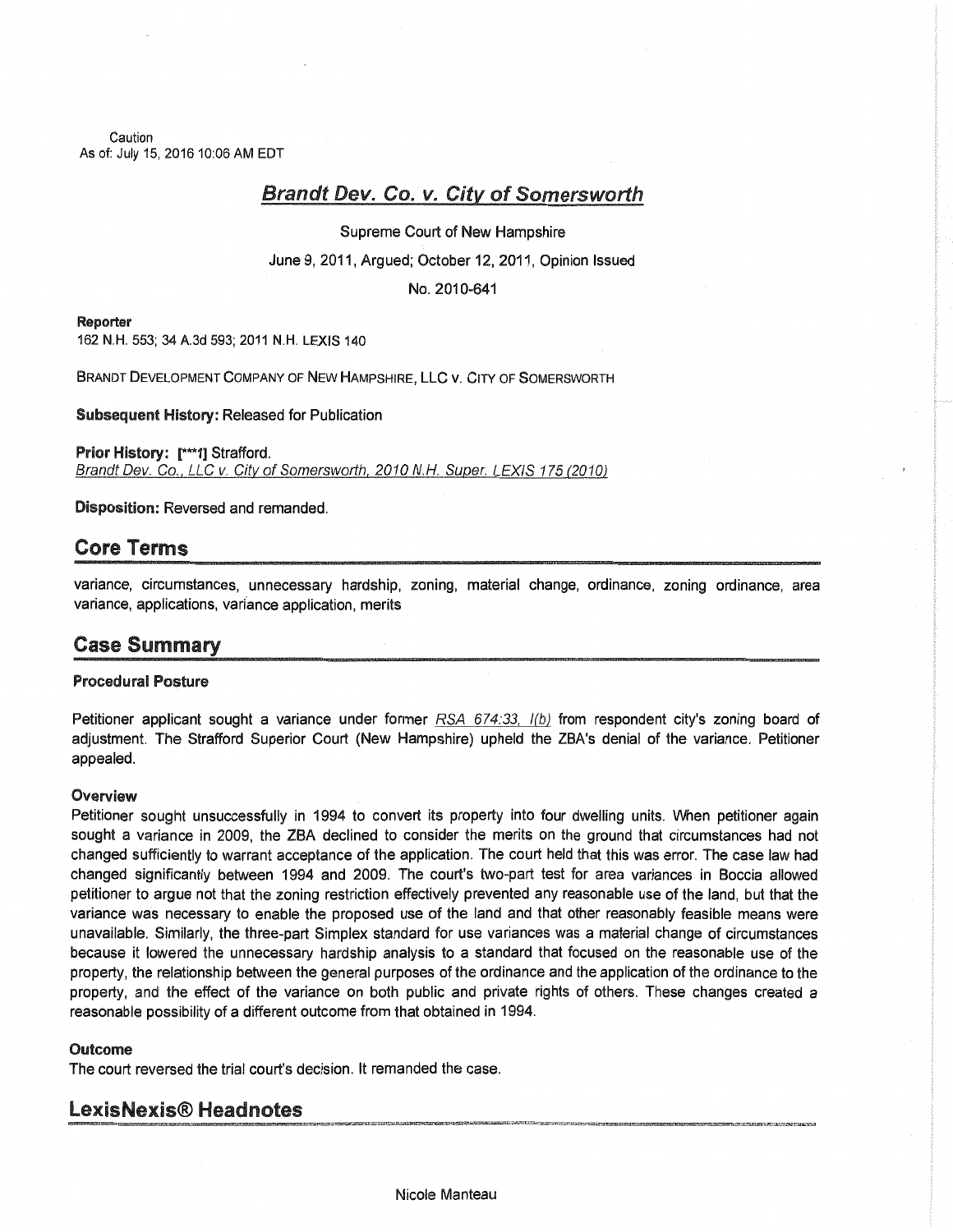#### 162 N.H. 553, \*553; 34 A.3d 593, \*\*593; 2011 N.H. LEXIS 140, \*\*\*1

Real Property Law > Zoning > Judicial Review

HN1 Judicial review in zoning cases is limited. Factual findings of the zoning board of adjustment (ZBA) are deemed prima facie lawful and reasonable, and the ZBA's decision will not be set aside by the superior court absent errors of law unless it is persuaded by the balance of probabilities, on the evidence before it, that the ZBA decision is unlawful or unreasonable. RSA 677:6 (2008). An appellate court will uphold the trial court's decision unless the evidence does not support it or it is legally erroneous.

Civil Procedure > Appeals > Standards of Review > De Novo Review

Governments > Legislation > Interpretation

HN2 The interpretation and application of a statute or ordinance is a question of law, and an appellate court reviews the trial court's ruling on such issues de novo.

Business & Corporate Compliance > ... > Real Property Law > Zoning > Variances

HN3 A zoning board, having rejected one variance application, may not review subsequent applications absent a material change of circumstances affecting the merits of the application. This rule is consistent with the majority rule that a new application for administrative relief or development permission may be considered by a board if there is a substantial change in the circumstances or the conditions relevant to the application. That rule reflects the practical reality that zoning boards should not be required to reconsider an application based on the occurrence of an inconsequential change, when the board inevitably will reject the application for the same reasons as the initial denial.

Business & Corporate Compliance > ... > Real Property Law > Zoning > Variances

HN4 In New Hampshire, successive variance proposals must demonstrate either (1) material changes in the proposed use of the land, or (2) material changes in the circumstances affecting the merits of the application.

Evidence > Burdens of Proof > Allocation

Business & Corporate Compliance > ... > Real Property Law > Zoning > Variances

HN5 In subsequent variance applications, the applicant bears the burden to demonstrate a material change in circumstances. Once the applicant has presented evidence of a change in circumstances, the zoning board of adjustment must determine as a threshold matter whether a material change of circumstances has occurred and whether full consideration is therefore required. Although a reviewing court defers to the board's factual findings, the trial court's decision to uphold the board's actions may be set aside if it is legally erroneous.

Business & Corporate Compliance > ... > Real Property Law > Zoning > Variances

HN6 In both 1994 and 2009, the variance statute, RSA 674:33, required a petitioner to satisfy a five-part test: (1) the variance will not be contrary to the public interest; (2) special conditions exist such that literal enforcement of the ordinance results in unnecessary hardship; (3) the variance is consistent with the spirit of the ordinance; (4) substantial justice is done; and (5) the variance must not diminish the value of the surrounding properties.

Business & Corporate Compliance > ... > Real Property Law > Zoning > Variances

HN7 Under Simplex, an applicant can show unnecessary hardship by demonstrating that: (1) a zoning restriction as applied to its property interferes with its reasonable use of the property, considering the unique setting of the property in its environment; (2) no fair and substantial relationship exists between the general purposes of the zoning ordinance and the specific restriction on the property; and (3) the variance would not injure the public or private rights of others.

Business & Corporate Compliance > ... > Real Property Law > Zoning > Variances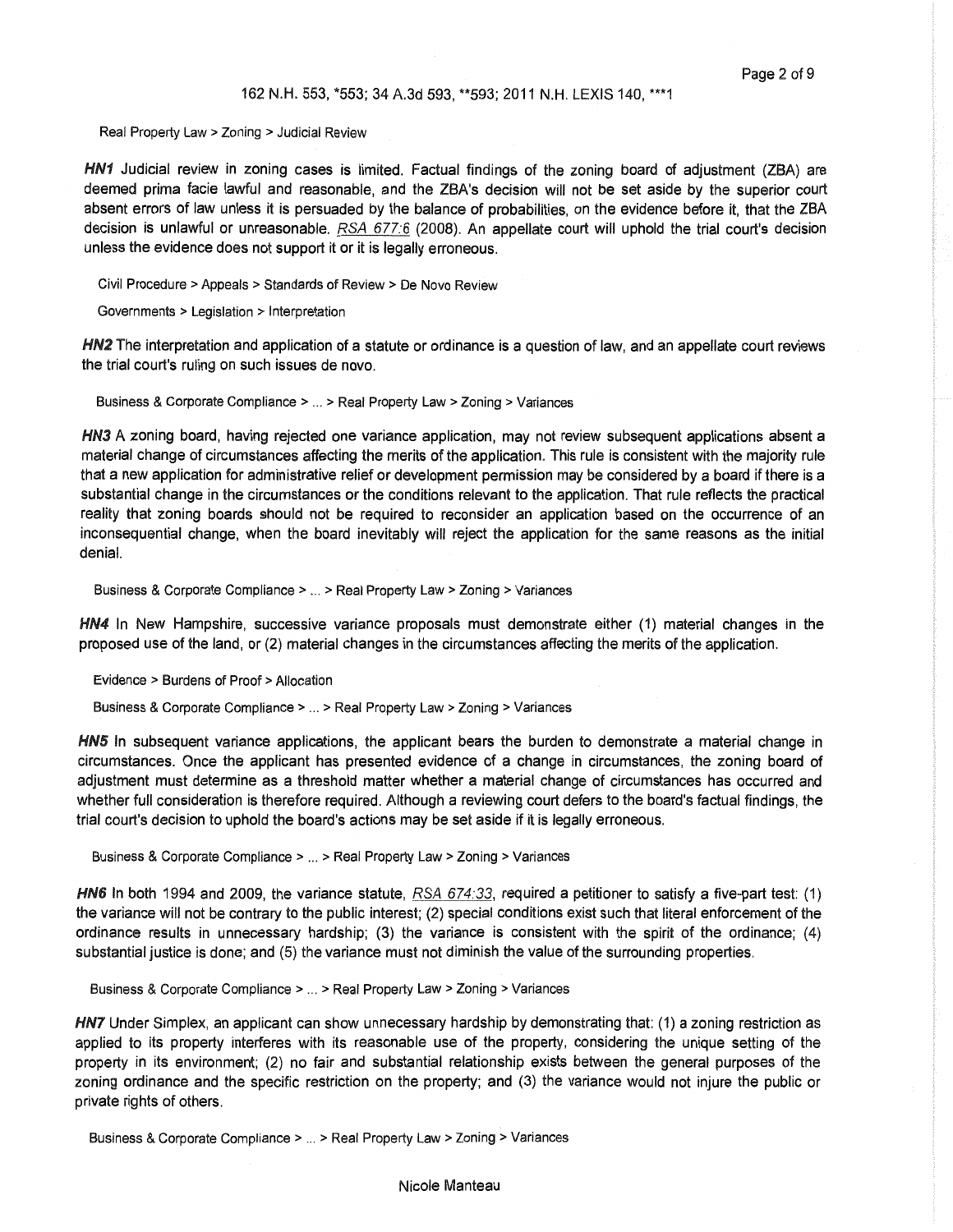#### 162 N.H. 553, \*553; 34 A.3d 593, \*\*593; 2011 N.H. LEXIS 140, \*\*\*1

HN8 The three-part Simplex test applies only to "use" variances - those that seek a use that is prohibited by the zoning ordinance - and the New Hampshire Supreme Court has established a different two-part analysis for "area" variances - those that authorize deviations from restrictions which relate to a permitted use, rather than limitations on the use itself. An applicant seeking an area variance satisfies the unnecessary hardship prong by demonstrating that: (1) an area variance is needed to enable the applicant's proposed use of the property given the special conditions of the property; and (2) the benefit sought by the applicant could not be achieved by some other method reasonably feasible for the applicant to pursue, other than an area variance. In sharp contrast to the Governor's Island standard, which favored the integrity of the ordinance and said the regulation stands unless it fails to provide any permitted use to the property owner, the New Hampshire Supreme Court in Simplex and Boccia loosened the reins of the unnecessary hardship test and instructed zoning boards to apply an approach more respectful of the constitutional rights of property owners to use and enjoy their property. Boccia, in particular, relaxed the unnecessary hardship standard for area variances, thereby creating a higher likelihood that an applicant will prevail under the new test.

Business & Corporate Compliance > ... > Real Property Law > Zoning > Variances

HN9 The requirement under Simplex that granting a variance will not injure the private or public rights of others is coextensive with the first and third variance criteria under former  $RSA 674:33, 1(b)$ . A variance is injurious to the public rights of others - or "contrary to the public interest" - if it unduly, and in a marked degree conflicts with the ordinance such that it violates the ordinance's basic zoning objectives.

Business & Corporate Compliance > ... > Real Property Law > Zoning > Variances

HN10 The New Hampshire Supreme Court refined the "substantial justice" criterion for a variance in 2007, observing that the two critical inquiries are: (1) whether the gain to the general public by denying the variance request outweighs any loss to the individual; and (2) whether the proposed development is consistent with the area's present use.

Business & Corporate Compliance > ... > Real Property Law > Zoning > Variances

HN11 Although it is but one factor in the variance statute, unnecessary hardship is central to the very concept of a variance. The variance was originally conceived as a means to ensure the constitutionality of zoning ordinances by building in a mechanism that would avoid imposing hardship on individual landowners. Moreover, the post-Simplex line of cases demonstrates that the five criteria of former  $RSA$   $674.33$ ,  $I(b)$ , at least before they were modified by the legislature in response to Boccia, are not discrete and unrelated criteria, but interrelated concepts that aim to ensure a proper balance between the legitimate aims of municipal planning and the hardship that may sometimes result from a literal enforcement of zoning ordinances.

## **Headnotes/Syllabus**

#### **Headnotes**

NEW HAMPSHIRE OFFICIAL REPORTS HEADNOTES

NH1.1.

Zoning and Planning > Generally > Exceptions, Variances, and Nonconforming Uses

A zoning board, having rejected one variance application, may not review subsequent applications absent a material change of circumstances affecting the merits of the application. This rule is consistent with the majority rule that a new application for administrative relief or development permission may be considered by a board if there is a substantial change in the circumstances or the conditions relevant to the application. That rule reflects the practical reality that zoning boards should not be required to reconsider an application based on the occurrence of an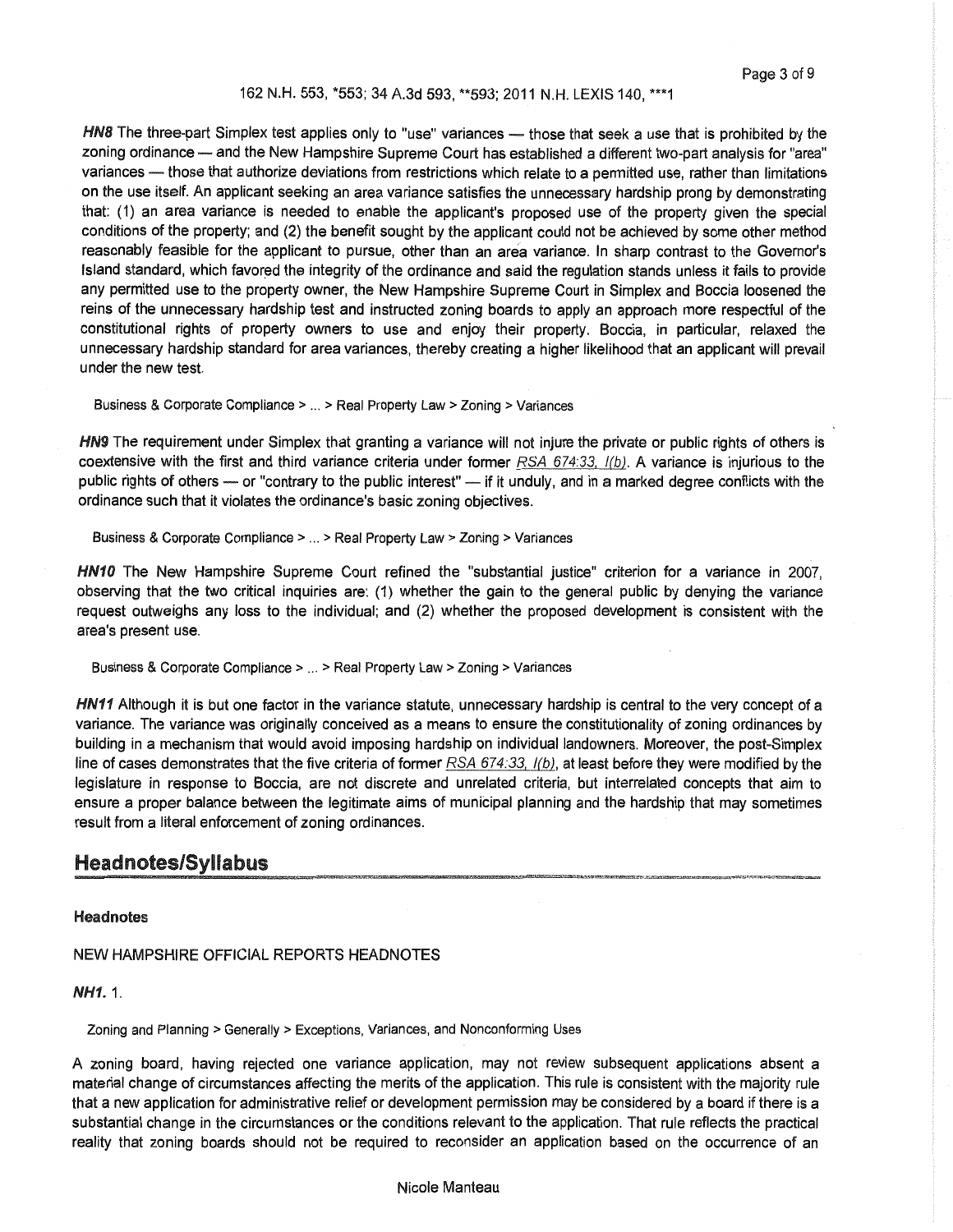inconsequential change, when the board inevitably will reject the application for the same reasons as the initial denial.

### NH2.2.

Zoning and Planning > Generally > Exceptions, Variances, and Nonconforming Uses

In New Hampshire, successive variance proposals must demonstrate either (1) material changes in the proposed use of the land, or {2) material changes in the circumstances affecting the merits of the application.

#### NH3.3.

Zoning and Planning > Generally > Exceptions, Variances, and Nonconforming Uses

In subsequent variance applications, the applicant bears the burden to demonstrate a material change in circumstances. Once the applicant has presented evidence of a change in circumstances, the zoning board of adjustment must determine as a threshold matter whether a material change of circumstances has occurred and whether full consideration is therefore required. Although a reviewing court defers to the board's factual findings, the trial court's decision to uphold the board's actions may be set aside if it is legally erroneous.

#### NH4.4.

Zoning and Planning > Generally > Exceptions, Variances, and Nonconforming Uses

In both 1994 and 2009, the variance statute required a petitioner to satisfy a five-part test: (1) the variance will not be contrary to the public interest; (2) special conditions exist such that literal enforcement of the ordinance results in unnecessary hardship;  $(3)$  the variance is consistent with the spirit of the ordinance;  $(4)$  substantial justice is done; and (5) the variance must not diminish the value of the surrounding properties. RSA 674:33.

#### NH5.5.

Zoning and Planning > Generally > Exceptions, Variances, and Nonconforming Uses

Under Simplex, an applicant can show unnecessary hardship by demonstrating that: (1) a zoning restriction as applied to its property interferes with its reasonable use of the property, considering the unique setting of the property in its environment; (2) no fair and substantial relationship exists between the general purposes of the zoning ordinance and the specific restriction on the property; and (3) the variance would not injure the public or private rights of others. RSA 674.33.

#### NH6.6.

Zoning and Planning > Generally > Exceptions, Variances, and Nonconforming Uses

The three-part Simplex test applies only to "use? variances - those that seek a use that is prohibited by the zoning ordinance - and the supreme court has established a different two-part analysis for "area" variances - those that authorize deviations from restrictions which relate to a permitted use, rather than limitations on the use itself. An applicant seeking an area variance satisfies the unnecessary hardship prong by demonstrating that: (1) an area variance is needed to enable the applicant's proposed use of the property given the special conditions of the property; and (2) the benefit sought by the applicant could not be achieved by some other method reasonably feasible for the applicant to pursue, other than an area variance. In sharp contrast to the Governor's Island standard, which favored the integrity of the ordinance and said the regulation stands unless it fails to provide any permitted use to the property owner, the court in Simplex and Boccia loosened the reins of the unnecessary hardship test and instructed zoning boards to apply an approach more respectful of the constitutional rights of property owners to use and enjoy their property. Boccia, in particular, relaxed the unnecessary hardship standard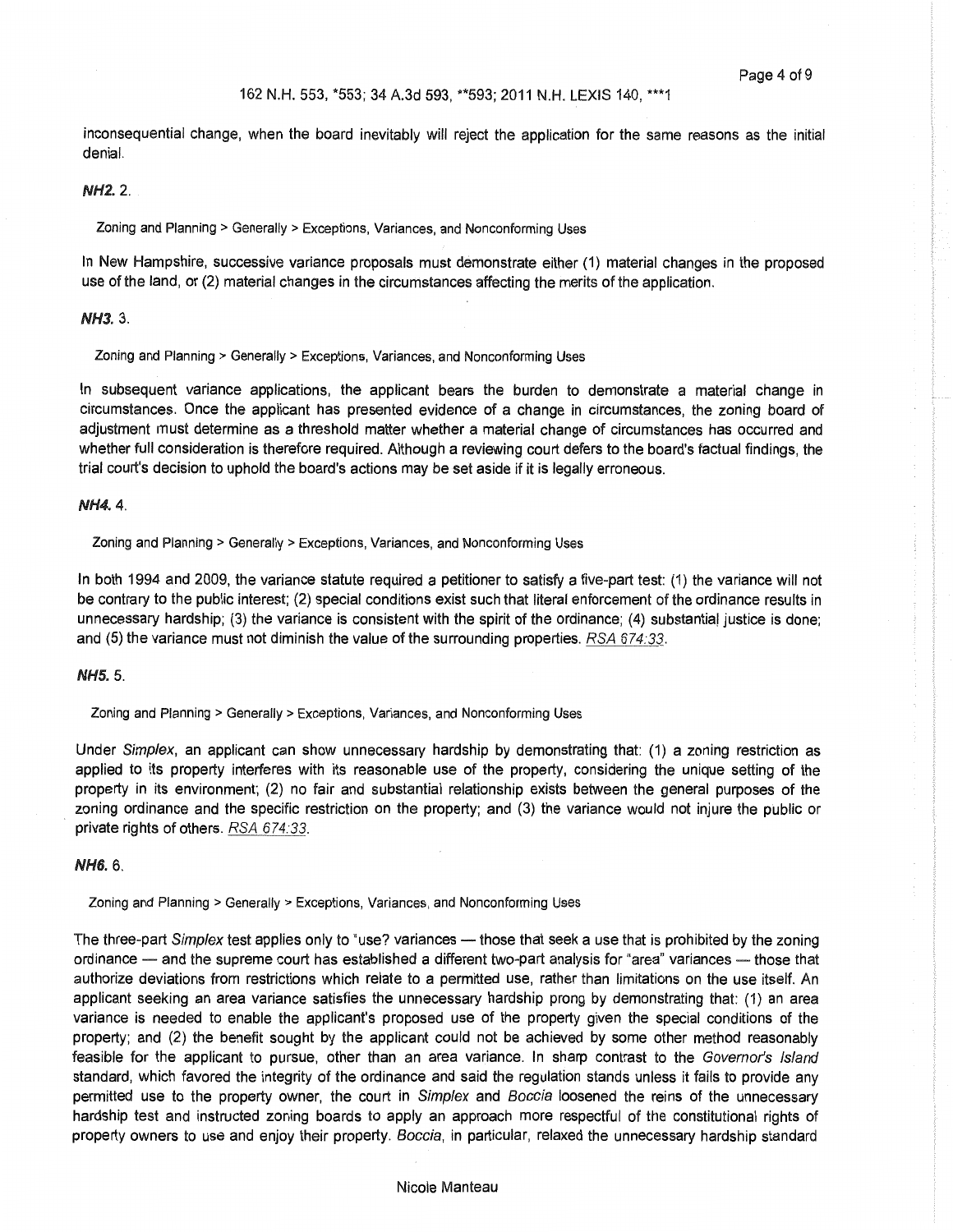for area variances, thereby creating a higher likelihood that an applicant will prevail under the new test. RSA 674:33.

#### NH7. 7.

Zoning and Planning > Generally > Exceptions, Variances, and Nonconforming Uses

It was error to decline to consider a 2009 variance application on the ground that circumstances had not changed sufficiently since an application in 1994 was denied. The supreme court's decisions in both Simplex and Boccia fundamentally altered the legal framework governing variances between the two applications. Moreover, although the other four criteria of the variance test had not changed to the same degree as the unnecessary hardship criterion, they had been refined and clarified since 1994. These doctrinal changes created a reasonable possibility - not absolute certainty - of a different outcome from that obtained in 1994 upon the zoning board of adjustment's consideration of the merits of the 2009 variance request. RSA 674:33.

NH8.8.

Zoning and Planning > Generally > Exceptions, Variances, and Nonconforming Uses

The requirement under Simplex that granting a variance will not injure the private or public rights of others is coextensive with the first and third variance criteria. A variance is injurious to the public rights of others - or "contrary to the public interest" — if it unduly, and in a marked degree conflicts with the ordinance such that it violates the ordinance's basic zoning objectives. RSA 674:33.

#### NH9.9.

Zoning and Planning > Generally > Exceptions, Variances, and Nonconforming Uses

The supreme court refined the "substantial justice" criterion for a variance in 2007, observing that the two critical inquiries are: (1) whether the gain to the general public by denying the variance request outweighs any loss to the individual; and (2) whether the proposed development is consistent with the area's present use. RSA 674:33.

#### NH10. 10.

Zoning and Planning > Generally > Exceptions, Variances, and Nonconforming Uses

Although it is but one factor in the variance statute, unnecessary hardship is central to the very concept of a variance. The variance was originally conceived as a means to ensure the constitutionality of zoning ordinances by building in a mechanism that would avoid imposing hardship on individual landowners. Moreover, the post-Simplex line of cases demonstrates that the five criteria of the variance statute, at least before they were modified by the legislature in response to Boccia, are not discrete and unrelated criteria, but interrelated concepts that aim to ensure a proper balance between the legitimate aims of municipal planning and the hardship that may sometimes result from a literal enforcement of zoning ordinances. RSA 674:33.

Counsel: Donahue Tucker & Ciandella, PLLC, of Portsmouth (Christopher *L.* Boldt and Keriann Roman on the brief, and Mr. Boldt orally), for the petitioner.

Mitchell Municipal Group, P.A., of Laconia (Walter *L.* Mitchell and Leigh S. Willey on the brief, and Mr. Mitchell orally), for the respondent.

Judges: LYNN, J. DALIANIS, C.J., and DUGGAN, HICKS and CONBOY, JJ., concurred.

Opinion by: LYNN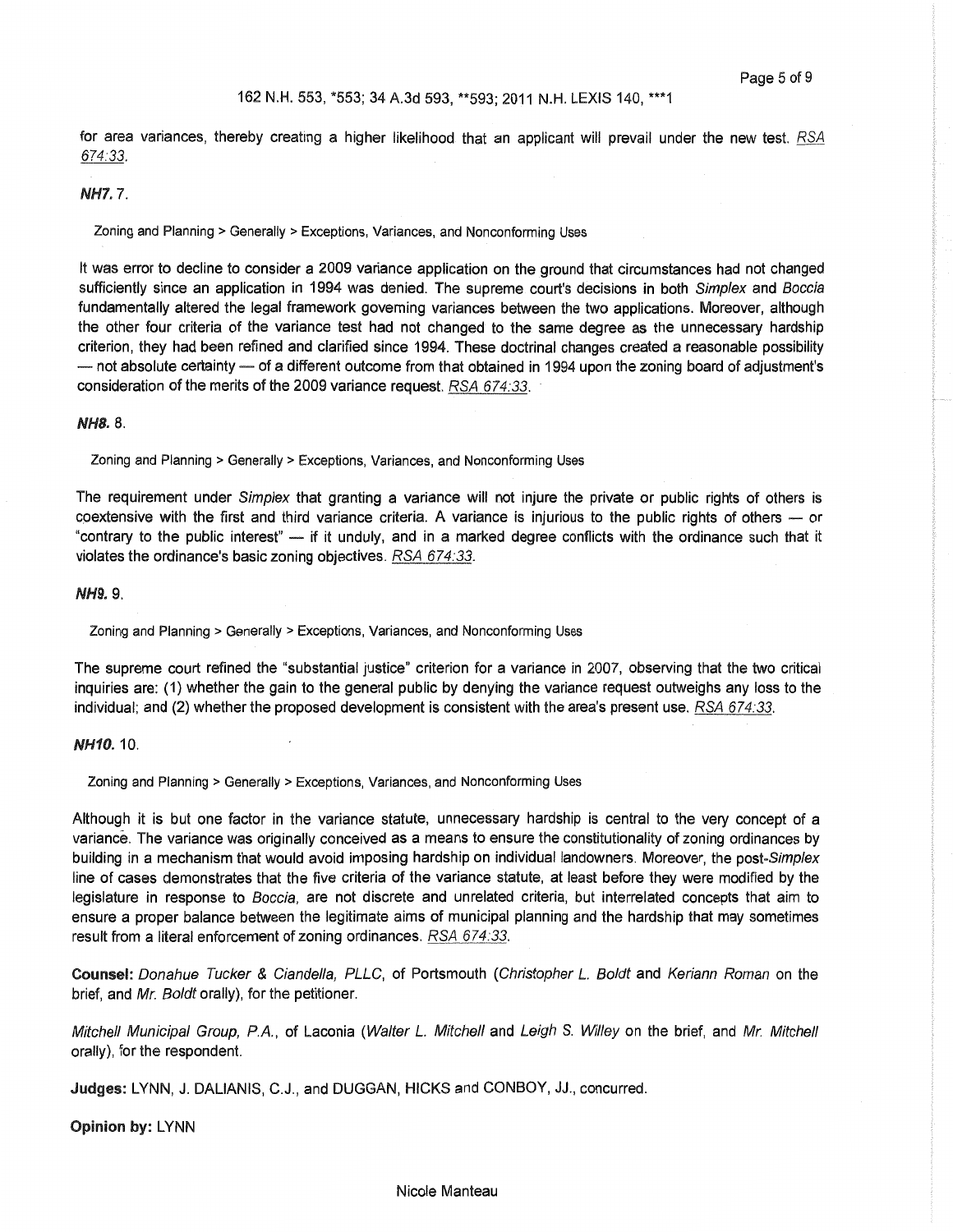## Opinion

[\*555] r\*594] LYNN, J. The petitioner, Brandt Development Company of New Hampshire, LLC (Brandt), appeals an order of the Superior Court (O'NEILL, J.) upholding the decision of respondent City of Somersworth's (City) zoning board of adjustment (ZBA) to deny its application for a variance. We reverse and remand.

The following facts are drawn from the record. Brandt owns a house and attached [\*\*595] barn on Myrtle Street in the residential multi-family district of the City. In November 1994, Brandt applied for a variance from size and frontage requirements to convert the property, then being used as a duplex, into four dwelling units. The ZBA denied the application after finding that the property failed to satisfy the five criteria for a variance set out in RSA 674:33, I(b) (1986). See Labrecque v. Town of Salem, 128 N.H. 455, 457-58, 514 A.2d 829 (1986). [\*\*\*2] Brandt did not appeal the 1994 decision.

From 1995 to 1997, Brandt added four bedrooms to the upstairs unit after receiving permits to do so. As a result, today the property contains one seven-bedroom unit upstairs and one three-bedroom unit downstairs.

In December 2009, Brandt again sought to convert the Myrtle Street property into a four-unit dwelling, and again applied to the ZBA for a variance from the City's area, frontage, and setback requirements. Brandt proposed to renovate and reconfigure both the existing dwelling units and the attached barn, so that the property would contain four units: one with four bedrooms, one with two bedrooms, and two with three bedrooms. The ZBA declined to consider the merits of the variance application on the basis that "circumstances [had] not changed sufficiently to warrant acceptance of the application." Brandt unsuccessfully moved for rehearing and appealed the ZBA's decision to the superior court pursuant to RSA 677:4 (2008). The superior court affirmed the ZBA's decision in August 2010. This appeal followed.

HN1 Judicial review in zoning cases is limited. Harrington v. Town of Warner, 152 N.H. 74, 77, 872 A.2d 990 (2005). Factual findings of the ZBA are deemed [\*\*\*3] prima facie lawful and reasonable, and the ZBA's decision will not be set aside by the superior court absent errors of law unless it is persuaded by the balance of probabilities, on the evidence before it, that the ZBA decision is unlawful or unreasonable. RSA 677:6 (2008); Harrington, 152 N.H. at 77. We will uphold the superior court's decision unless the evidence does not support it or it is legally erroneous. Harrington, 152 N.H. at 77. **HN2** The interpretation and application of a statute or ordinance is a question of law, and we review the superior court's ruling on such issues de novo. Atwater v. Town of Plainfield, 160 N.H. 503, 507, 8 A. 3d 159 (2010).

[\*556] Brandt argues that the ZBA was required to review its 2009 variance application on the merits even though it asked for essentially the same relief as the 1994 application. Brandt contends that, under the standard set out in Fisher v. Citv of Dover, 120 N.H. 187, 191, 412 A.2d 1024 (1980), material changes in circumstances occurred during the fifteen years between the 1994 ruling and the 2009 application, including changes in the case law interpreting the criteria for granting a variance, the City's zoning ordinance and policy documents, and the physical layout [\*\*\*4] of the property. The City counters that the ZBA acted reasonably in denying the application because these intervening developments do not constitute material changes. The City argues that even a material change in circumstances under the unnecessary hardship prong of the five-part test for a variance does not require the ZBA to hear Brandt's application anew because the ZBA denied the 1994 application on four other statutory grounds, none of which have changed in the meantime. Thus, the issue on appeal is whether the facts and circumstances surrounding the 2009 application constitute material changes in circumstances, see Fisher, 120 N.H. at 191, [\*\*596] requiring the ZBA to conduct a full review of Brandt's variance request.

NH[1,2] [1, 2] It is well settled that HN3 a zoning board, having rejected one variance application, may not review subsequent applications absent a "material change of circumstances affecting the merits of the application." */d.* The rule in Fisher is consistent with the majority rule that "a [\*\*\*5] new application for administrative relief or development permission may be considered by a board if there is a substantial change in ... the circumstances or the conditions relevant to the application." 4 E. ZIEGLER, JR., RATHKOPF'S THE LAW OF ZONING AND PLANNING§ 68:9 (2011). That rule reflects the practical reality that zoning boards should not be required "to reconsider an application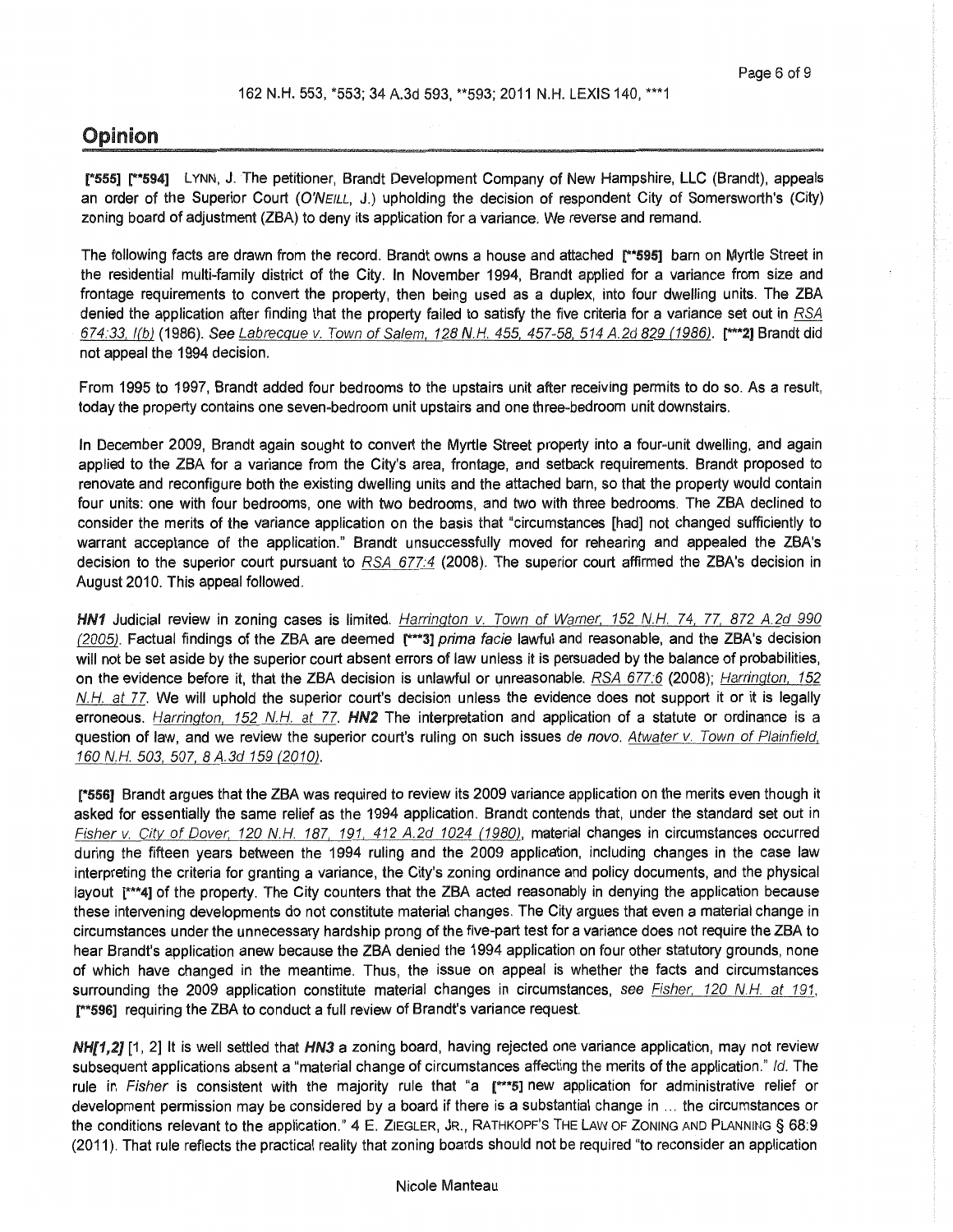#### 162 N.H. 553, \*556; 34 A.3d 593, \*\*596; 2011 N.H. LEXIS 140, \*\*\*5

based on the occurrence of an inconsequential change, when the board inevitably will reject the application for the same reasons as the initial denial." Sterk & Brunelle, Zoning Finality: Reconceptualizing Res Judicata Doctrine in Land Use Cases, 63 FLA. L. REV. 1139, 1175 (2011). HN4 In New Hampshire, successive variance proposals must demonstrate either (1) material changes in the proposed use of the land, or (2) material changes in the circumstances affecting the merits of the application. Fisher, 120 N.H. at 191. Brandt's argument is based solely on the latter ground. We therefore consider only whether the circumstances surrounding the application have changed sufficiently in the intervening years to require full ZBA consideration.

[3] [3] HN5 In subsequent variance applications, the applicant bears the burden  $[$ <sup>\*\*\*6</sup>] to demonstrate a material change in circumstances. */d.* at 190. Once the applicant has presented evidence of a change in circumstances, the zoning [\*557] board of adjustment must determine as a threshold matter whether a material change of circumstances has occurred and whether full consideration is therefore required. See Hill-Grant Living Trust v. Kearsarge Lighting Precinct. 159 N.H. 529, 536, 986 A.2d 662 (2009). Although a reviewing court defers to the board's factual findings, the trial court's decision to uphold the board's actions may be set aside if it is legally erroneous. Malachv Glen Assocs. v. Town of Chichester. 155 N.H. 102, 105, 920 A.2d 1192 (2007).

[4] [4] Important recent changes in the law governing the standard to be applied to variance applications convince us that the ZBA unreasonably declined to hear Brandt's 2009 application. HN6 In both 1994 and 2009, the variance statute,  $RSA$  674:33, required the petitioner to satisfy a five-part test: (1) the variance will not be contrary to the public interest; (2) special conditions exist such that literal enforcement of the ordinance results in unnecessary hardship; (3) the variance is consistent with the spirit of the ordinance; (4) substantial justice is done; and [\*\*\*7] (5) the variance must not diminish the value of the surrounding properties. Farrar v. City of Keene, 158 N.H. 684, 688, 973 A.2d 326 (2009); Hussey v. Town of Barrington, 135 N.H. 227, 233, 604 A.2d 82 (1992). Our case law interpreting these criteria, however, has changed significantly.

[5] [5] In 1994, when Brandt first applied for a variance, the unnecessary hardship standard for obtaining a variance required applicants to show a deprivation "so great as to effectively prevent the owner from making any reasonable use of the land." Governor's Island Club v. Gilford, 124 N.H. 126, 130, 467 A.2d 246 (1983). Recognizing that this restrictive approach was at odds with the constitutional rights of property owners to use and enjoy their property and made it extremely difficult to obtain a variance in New Hampshire, we overruled [\*\*597] Governor's Island in 2001. See Simplex Technologies v. Town of Newington, 145 N.H. 727, 731-32, 766 A.2d 713 (2001). In its place, Simplex established a new standard that is markedly more favorable to property owners seeking variances than was the standard under Governor's Island. See Simplex, 145 N.H. at 731-32. HN7 Under Simplex, an applicant could show unnecessary hardship by demonstrating that: (1) a zoning restriction as applied [\*\*\*8] to its property interferes with its reasonable use of the property, considering the unique setting of the property in its environment; (2) no fair and substantial relationship exists between the general purposes of the zoning ordinance and the specific restriction on the property; and (3) the variance would not injure the public or private rights of others. */d.* 

[6] [6] Then, in 2004, in Boccia v. City of Portsmouth, 151 N.H. 85, 92, 855 A.2d 516 (2004), we held that HN8 the three-part Simplex test applied only to "use" variances - those that seek a use that is prohibited by the zoning ordinance - and we [\*558] established a different two-part analysis for "area" variances - those that authorize "deviations from restrictions which relate to a permitted use, rather than limitations on the use itself." Boccia, 151 N.H. at 90 (quotation omitted); see also Harrington, 152 N.H. at 78-79. Boccia provided that an applicant seeking an area variance satisfies the unnecessary hardship prong by demonstrating that: (1) an area variance is needed to enable the applicant's proposed use of the property given the special conditions of the property; and (2) the benefit sought by the applicant could not be achieved by some other method [\*\*\*9] reasonably feasible for the applicant to pursue, other than an area variance. Boccia, 151 N.H. at 92. In sharp contrast to the Governor's Island standard, which "favor[ed] the integrity of the ordinance and [said] the regulation stands unless it fails to provide any permitted use to the property owner," Grey Rocks Land Trust v. Town of Hebron, 136 N.H. 239, 247, 614 A.2d 1048 (1992) (HORTON, J., dissenting) (emphasis added), Simplex and Boccia loosened the reins of the unnecessary hardship test and instructed zoning boards to apply an approach more respectful of the constitutional rights of property owners to use and enjoy their property. Boccia, in particular, relaxed the unnecessary hardship standard for area variances, thereby creating a higher likelihood that an applicant will prevail under the new test. See Boccia, 151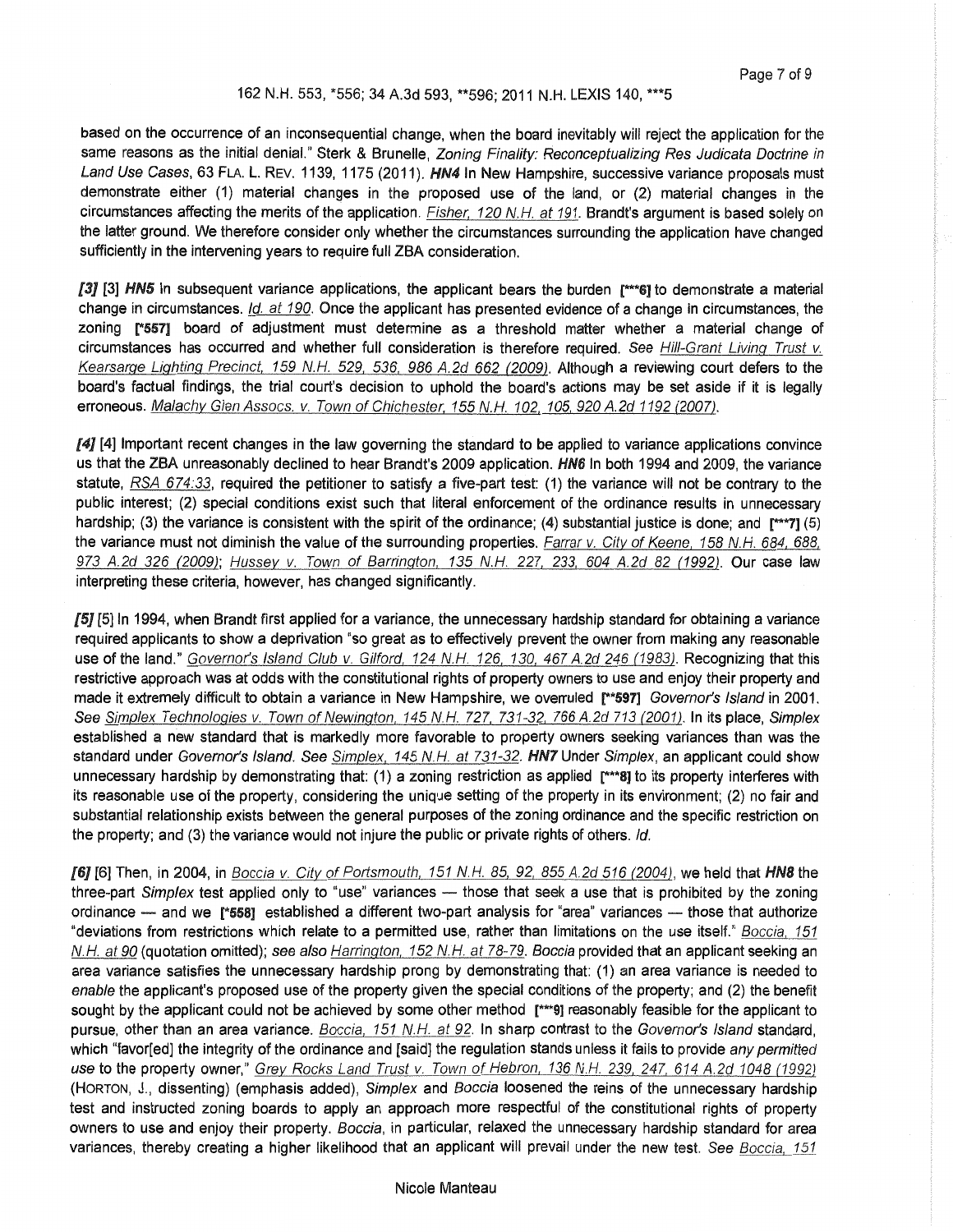N.H. at 92; 2 P. SALKIN, AMERICAN LAW OF ZONING § 13:9 (5th ed. 2011) (noting that the standard in New Hampshire for area variances is more relaxed than for use variances after Boccia)<sup>1</sup>.

[7] [7] We need not decide whether Brandt's 2009 application asks for a use variance or an area variance, as both Simplex and Boccia fundamentally altered the legal framework governing variances between Brandt's two applications. Assuming Brandt's application asks for an area variance, Boccia's two-part test allows Brandt to argue not that the zoning restriction effectively prevents any reasonable use of the land, but that the variance is necessary to enable the proposed use of the land and [\*\*598] that other reasonably feasible means are unavailable. Similarly, the three-part Simplex standard for use variances constitutes a material change of circumstances because it lowers the unnecessary hardship analysis from the high bar of Governor's Island to a standard that focuses on the reasonable use of the property, the relationship between [\*\*\*11] the general purposes of the ordinance and the rss9] application of the ordinance provision to the property, and the effect of the variance on both public and private rights of others. Simplex, 145 N.H. at 731-32.

NH[8,9] [8, 9] Although the other four criteria of the variance test under RSA 674:33 have not changed to the same degree as the unnecessary hardship criterion, they have been refined and clarified since 1994. We have said that HN9 the requirement under Simplex that granting a variance will not injure the private or public rights of others is coextensive with the first and third variance criteria under RSA 674:33. See Chester Rod & Gun Club v. Town of Chester, 152 N.H. 577, 580, 883 A.2d 1034 (2005). Notably, in Chester Rod & Gun Club, we established that a variance is injurious to the public rights of others  $-$  or "contrary to the public interest"  $-$  if it "unduly, and in a marked degree conflict[s] with the ordinance such that it violates the ordinance's basic zoning objectives." */d.* at 581 (quotations omitted); see also Grav v. Seidel, 143 N.H. 327. 328·29, 726 A.2d 1283 (1999) (clarifying that the applicant need not show a benefit to the public interest, but only that the variance would not be contrary to the public interest). [\*\*\*12] HN10 We also refined the "substantial justice" criterion in 2007, observing that the two critical inquiries are: (1) whether the gain to the general public by denying the variance request outweighs any loss to the individual; and (2) whether the proposed development is consistent with the area's present use. Malachv Glen, 155 N.H. at 109. Although these developments merely clarified the meaning of the various factors boards must consider when reviewing a variance request, and did not fundamentally change the law as did Simplex and Boccia, they do lend further weight to our conclusion that circumstances have changed sufficiently between 1994 and 2009 to require a full review of Brandt's application by the ZBA.

[10] [10] The trial court correctly noted that Simplex and Boccia uprooted only one criterion - that of unnecessary hardship - of the five-part test in  $RSA$   $674:33$ , and that Brandt's 1994 application failed on all five criteria. It does not follow, however, that a major shift in the doctrine of unnecessary hardship does not constitute a material change in circumstances with respect to the 2009 application. Indeed,  $H N11$  although it is but one factor in our statute, unnecessary hardship is central to r\*\*13] the very concept of a variance. "The variance was originally conceived as a means to ensure the constitutionality of zoning ordinances by building in a mechanism that would avoid imposing hardship on individual landowners." Bacon v. Town of Enfield, 150 N.H. 468, 477, 840 A.2d 788 (2004) (quotation omitted); see also RATHKOPF, supra § 58:1 (identifying the "common purpose behind allowing variances" as a means to correct the "occasional inequities that are created by general zoning ordinances"). Moreover, our post-Simplex line of cases demonstrates that [\*560] the five criteria of RSA 674.33, at least before they were modified by the legislature in response to Boccia, are not discrete and unrelated criteria, but interrelated concepts that aim to ensure a proper balance between the legitimate aims of municipal planning and the hardship that may sometimes result from a literal enforcement of zoning ordinances. It is sufficient for the purposes of Fisher that these doctrinal [\*\*599] changes, taking place in the fifteen-year period between Brandt's applications, create a reasonable

<sup>&</sup>lt;sup>1</sup> The legislature in 2010 established a uniform standard for both area variances and use variances, effectively displacing Boccia. See Laws 2009, 307:6; Harborside Assocs. v. Parade Residence Hotel, 162 N.H. 509, 514 (2011), 162 N.H. 508, 34 A 3d 584. That r\*\*\*10] enactment, however, specified that the new standard applies only to applications submitted after January 1, 2010. Laws 2009, 307:7, :8. Because Brandt applied for the variance in 2009, Boccia's two-part test will still apply to the facts of this case if the board concludes that Brandt is seeking an area variance rather than a use variance.